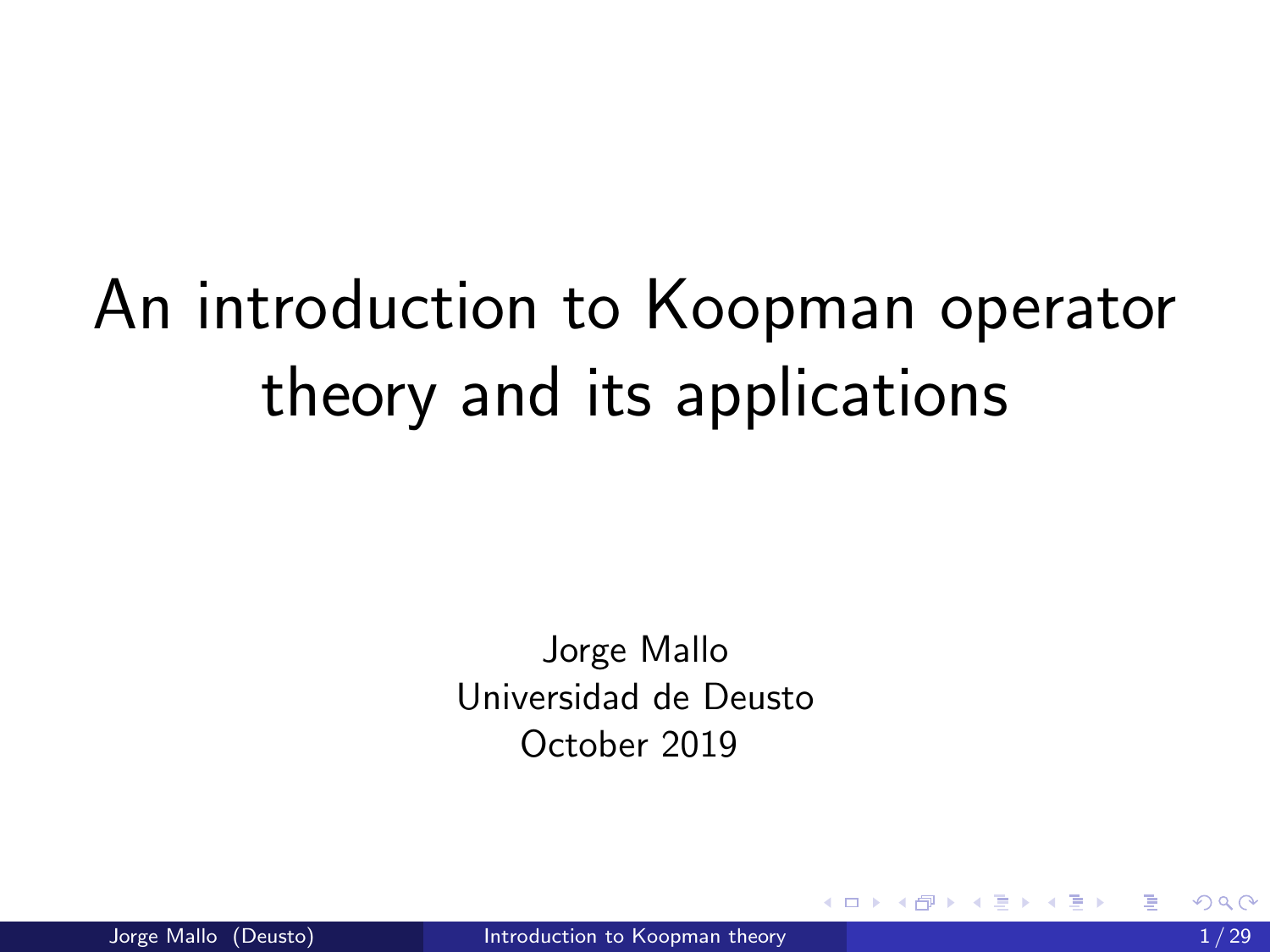## **Contents**

### [The Koopman operator](#page-2-0)

- [General idea](#page-3-0)
- [Koopman for discrete dynamical systems](#page-4-0)
- [Koopman for continuous dynamical systems](#page-6-0)

#### [Example: optimal control](#page-10-0)

#### **[Perspectives](#page-16-0)**

- [Nonlinear optimal control](#page-17-0)
- **[Invariant subspaces of the Koopman operator](#page-20-0)**
- **•** [Stability](#page-24-0)

## **[References](#page-27-0)**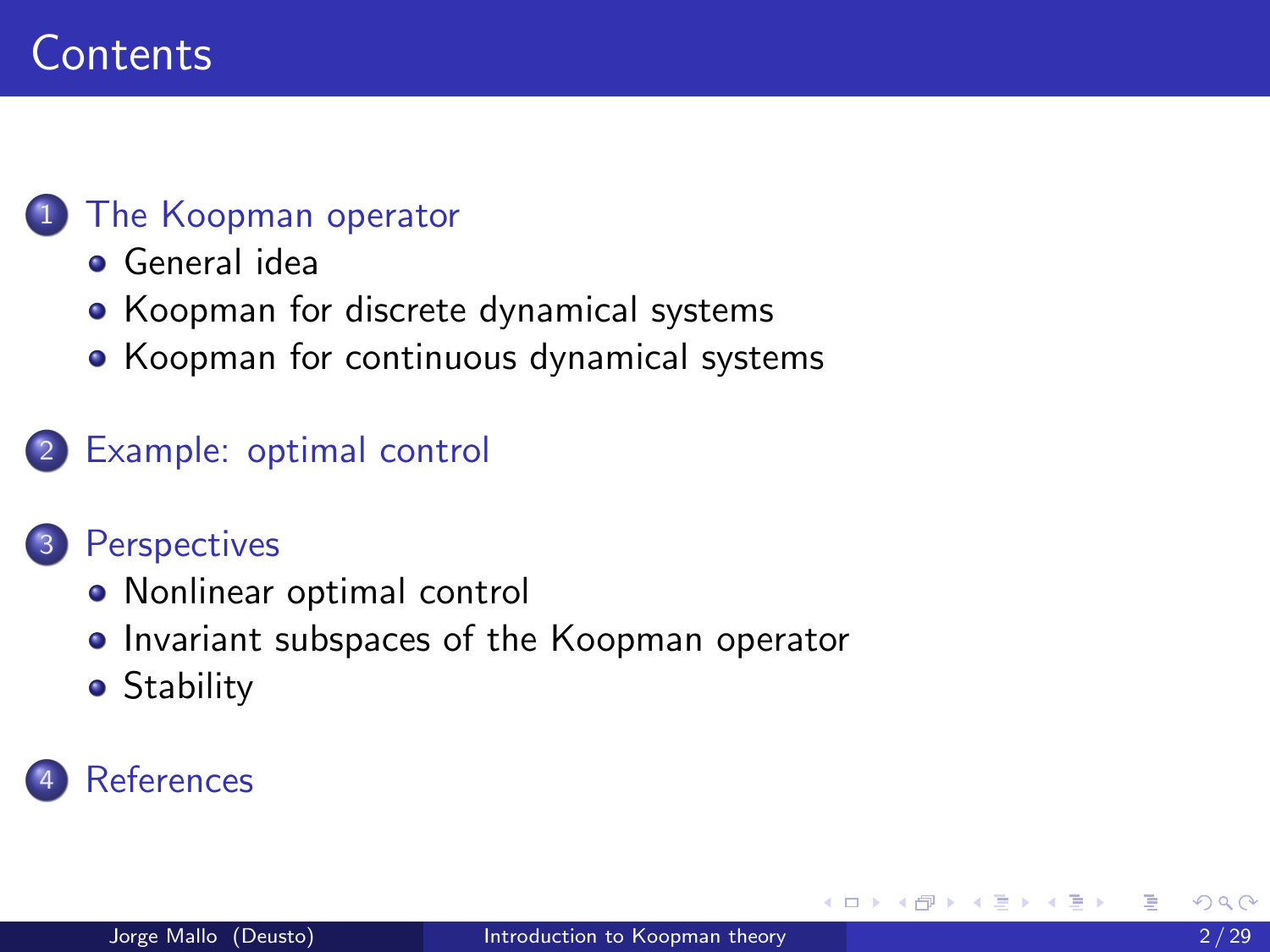## <span id="page-2-0"></span>**Contents**

### [The Koopman operator](#page-2-0)

- [General idea](#page-3-0)
- [Koopman for discrete dynamical systems](#page-4-0)
- [Koopman for continuous dynamical systems](#page-6-0)

#### [Example: optimal control](#page-10-0)

#### **[Perspectives](#page-16-0)**

- [Nonlinear optimal control](#page-17-0)
- **[Invariant subspaces of the Koopman operator](#page-20-0)**
- **[Stability](#page-24-0)**

## **[References](#page-27-0)**

4 0 8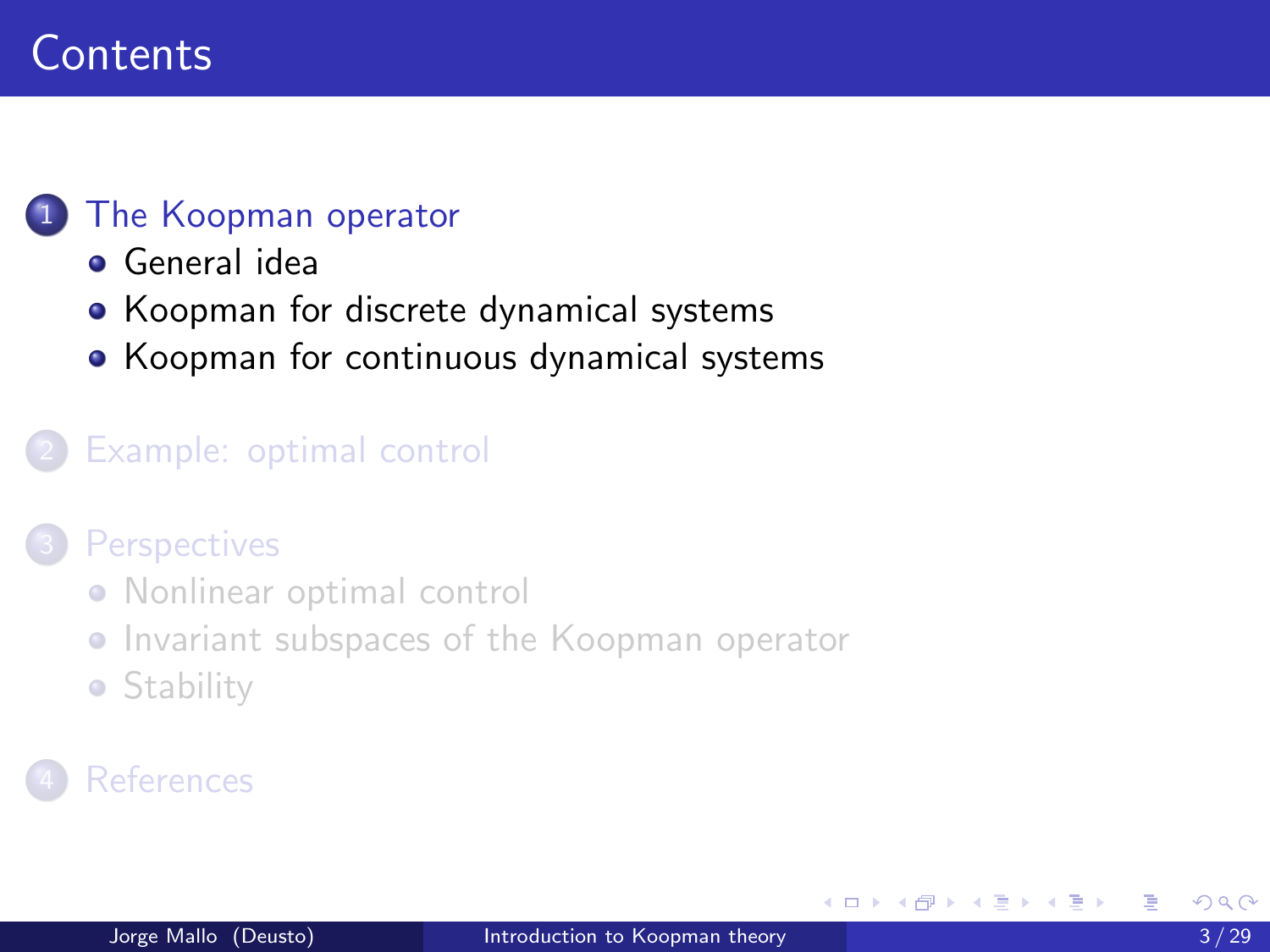## <span id="page-3-0"></span>General idea

- Introduced by Koopman in 1931 to study Hamiltonian systems
- Relevant in Ergodic Theory (Mean Ergodic Theorem)
- Re-introduced in the Dynamical Systems community in 2004 by Mézic



(Image extracted from [\[9\]](#page-32-1))

4 D F

∍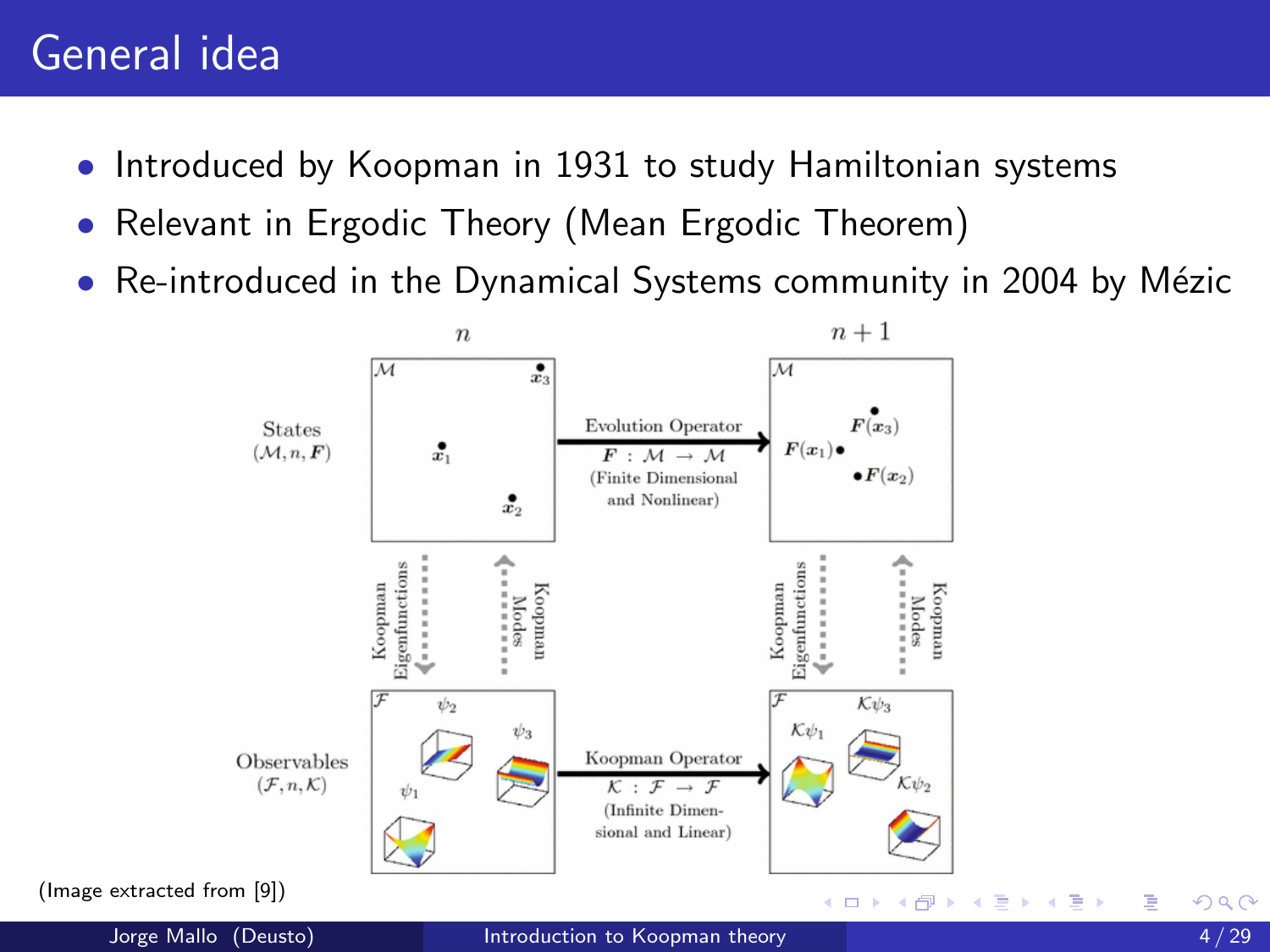## <span id="page-4-0"></span>Koopman for discrete dynamical systems

## Discrete Dynamical System (DDS):

- $(X, \mathcal{F}, \mu)$  measure space
- $T: X \rightarrow X$  measure-preserving map

### **Definition**

For each  $1 \leq p \leq \infty$ , the Koopman operator associated to the DDS  $(X, T)$  is the composition operator

$$
\begin{aligned} \mathcal{K}_p : L^p(X) &\to L^p(X) \\ g &\mapsto \mathcal{K}(g) := g \circ \mathcal{T} \end{aligned}
$$

If  $x_n = T^n(x_0)$  and  $g \in L^p(X)$  we have:

$$
K(g)(x_n) = g(x_{n+1})
$$
 for each *n*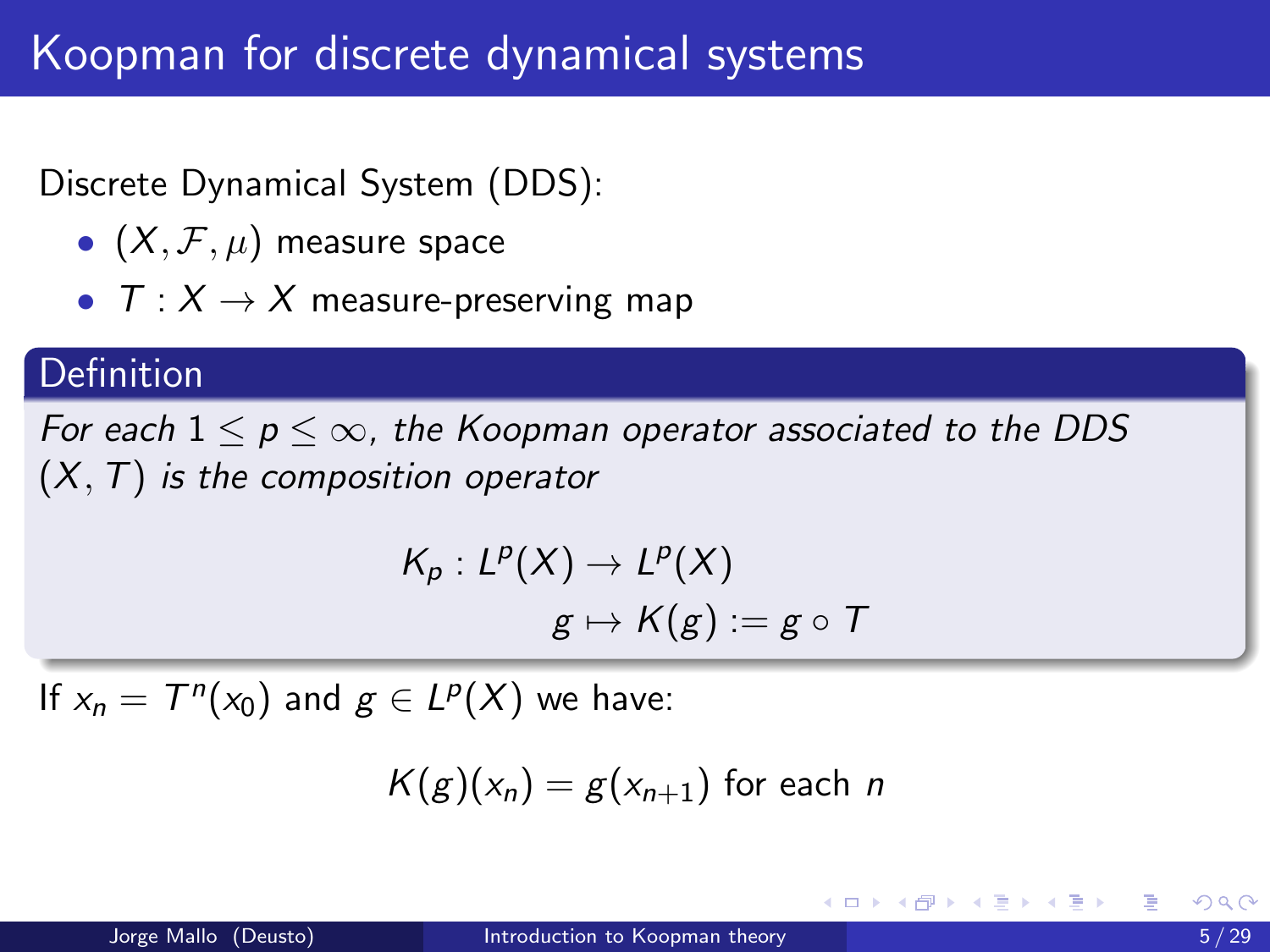## <span id="page-5-0"></span>Koopman for discrete dynamical systems

Many properties of  $(X, T)$  are codified in the Koopman operator

Example (Ergodicity via Koopman)

The DDS  $(X, T)$  is ergodic if and only 1 is a simple eigenvalue of  $K_p$  for some  $1 \leq p \leq \infty$ 



Image extracted from https://mathematica.stackexchange.com/questions/103624/[geo](#page-4-0)d[esic](#page-6-0)[s-o](#page-4-0)[n-a](#page-5-0)[-to](#page-6-0)[ru](#page-3-0)[s](#page-4-0) [Introduction to Koopman theory](#page-0-0)  $6/29$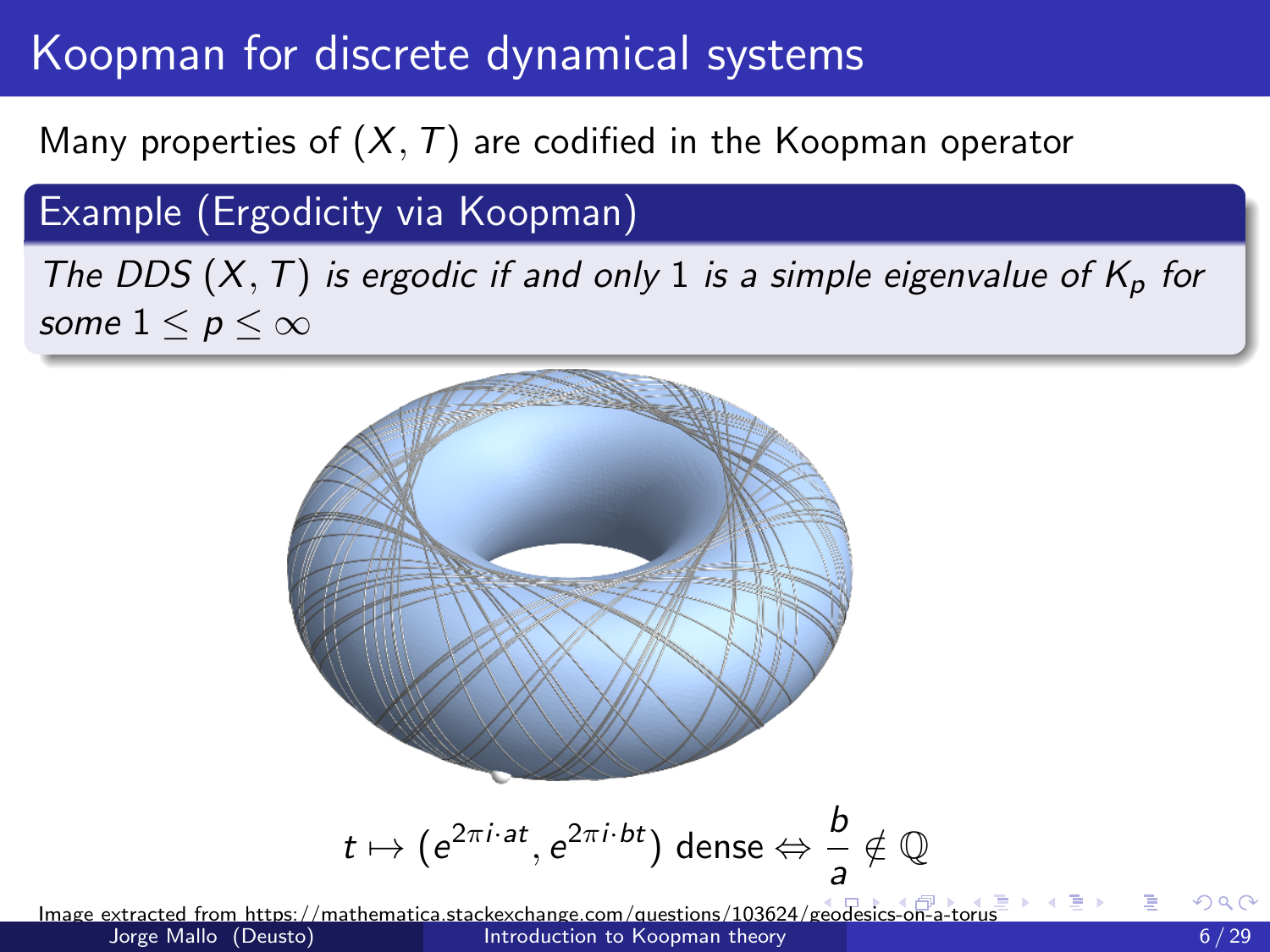## <span id="page-6-0"></span>Koopman for continuous dynamical systems

Continuous Dynamical System (CDS):

- $\Omega \subseteq \mathbb{R}^n$  compact domain
- $\dot{\mathbf{x}} = F(\mathbf{x})$  autonomous system on  $\Omega$
- $\{\tau_t\}_{t>0}$  one-parameter flow:

$$
\tau_t(\mathbf{x}_0) = \mathbf{x}(t)
$$
 where **x** is such that  $\mathbf{x}(0) = \mathbf{x}_0$ 

## Definition

For each  $t \geq 0$ , define

$$
K_t: \mathcal{C}^0(\Omega) \to \mathcal{C}^0(\Omega)
$$
  

$$
f \mapsto K_t(f) := f \circ \tau_t
$$

 ${K_t}_{t\geq0}$  is called the Koopman semi-group

•  $K_{t+s} = K_t \circ K_s = K_s \circ K_t$  for every  $t,s \geq 0$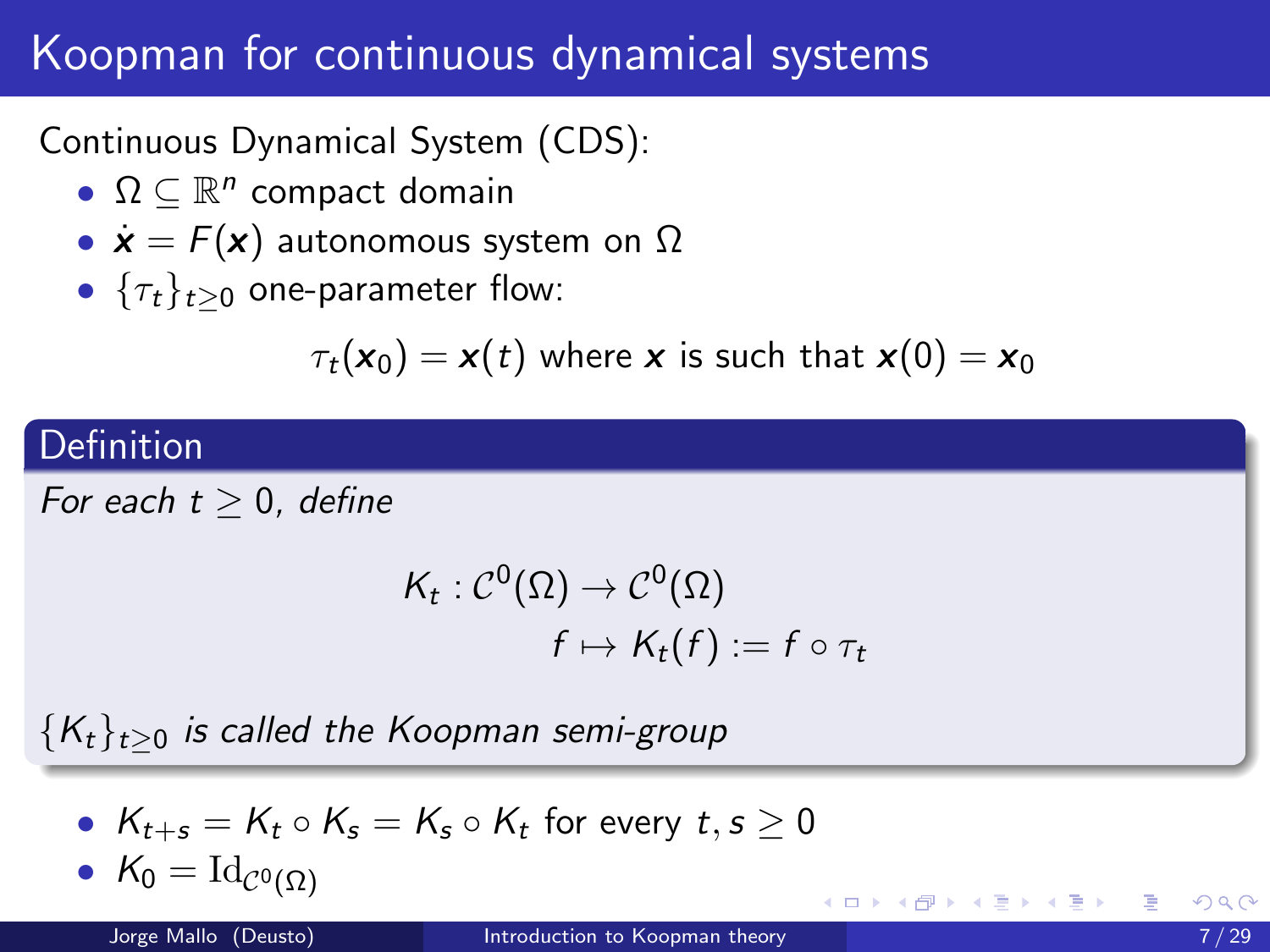#### Lemma

 ${K_t}_{t\geq0}$  is a strongly continuous semigroup of linear contracting operators in  $(\mathcal{C}^0(\Omega),\lVert\cdot\rVert_\infty)$ 

#### Definition

The Koopman operator associated to  $\mathbf{x} = F(\mathbf{x})$  is the infinitesimal generator of the semigroup  ${K_t}_{t>0}$ , i.e., is the linear operator given by

$$
K: \mathcal{D}(K) \to \mathcal{C}^0(\Omega)
$$
  

$$
f \mapsto K(f) := \lim_{t \to 0^+} \frac{K_t(f) - f}{t}
$$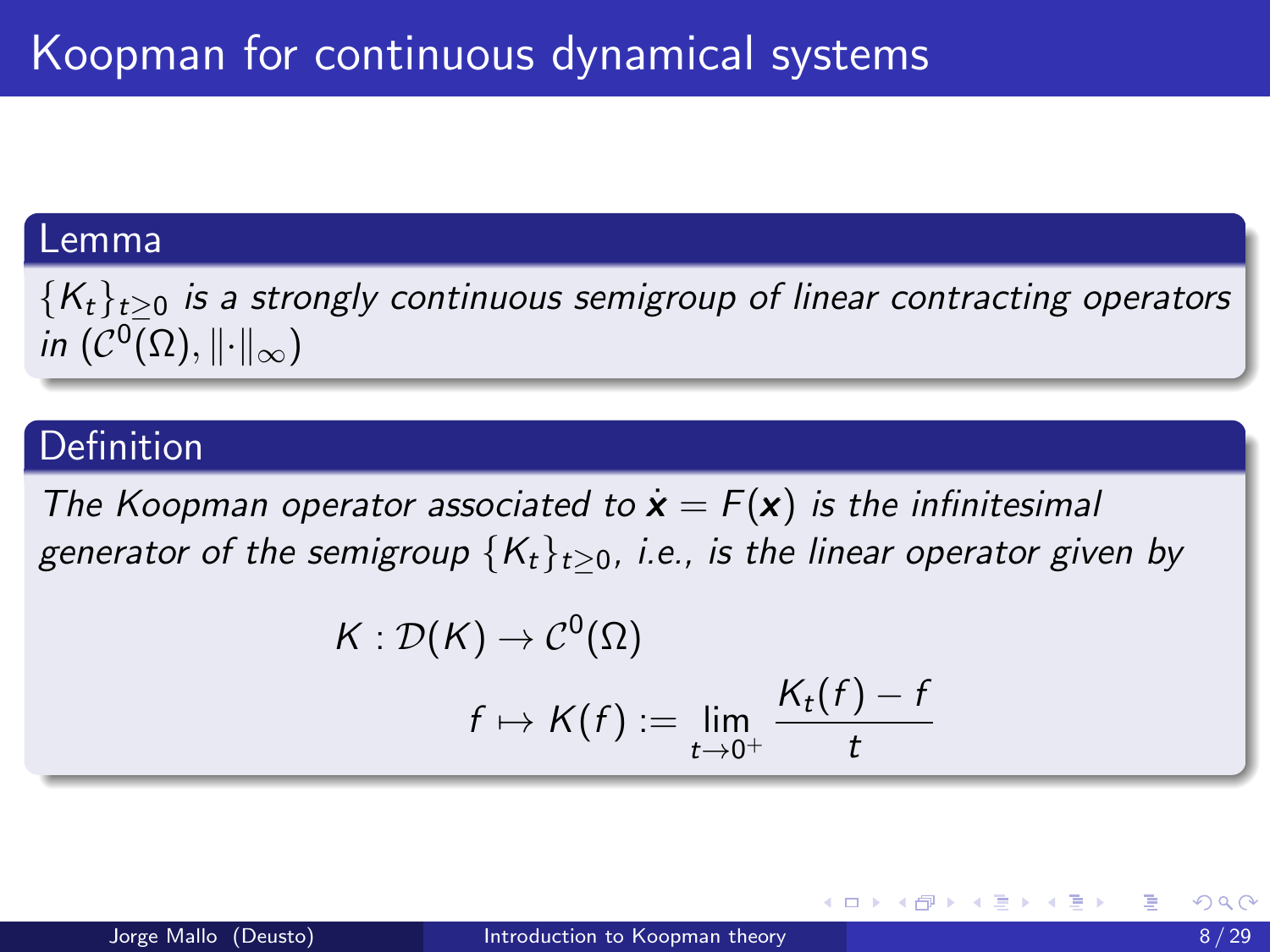## Koopman for continuous dynamical systems

### **Observation**

- $\mathcal{D}(\mathsf{K})$  is dense in  $\mathcal{C}^0(\Omega)$
- $\bullet\,$  For each  $k\geq 1$  we have  $\mathcal{C}^k(\Omega)\subseteq \mathcal{D}(\mathcal{K})$ , and for every  $g\in \mathcal{C}^k(\Omega)$ :

$$
K(g) = f_1 \frac{\partial g}{\partial x_1} + \ldots + f_n \frac{\partial g}{\partial x_n}
$$

where 
$$
F = (f_1, \ldots, f_n)
$$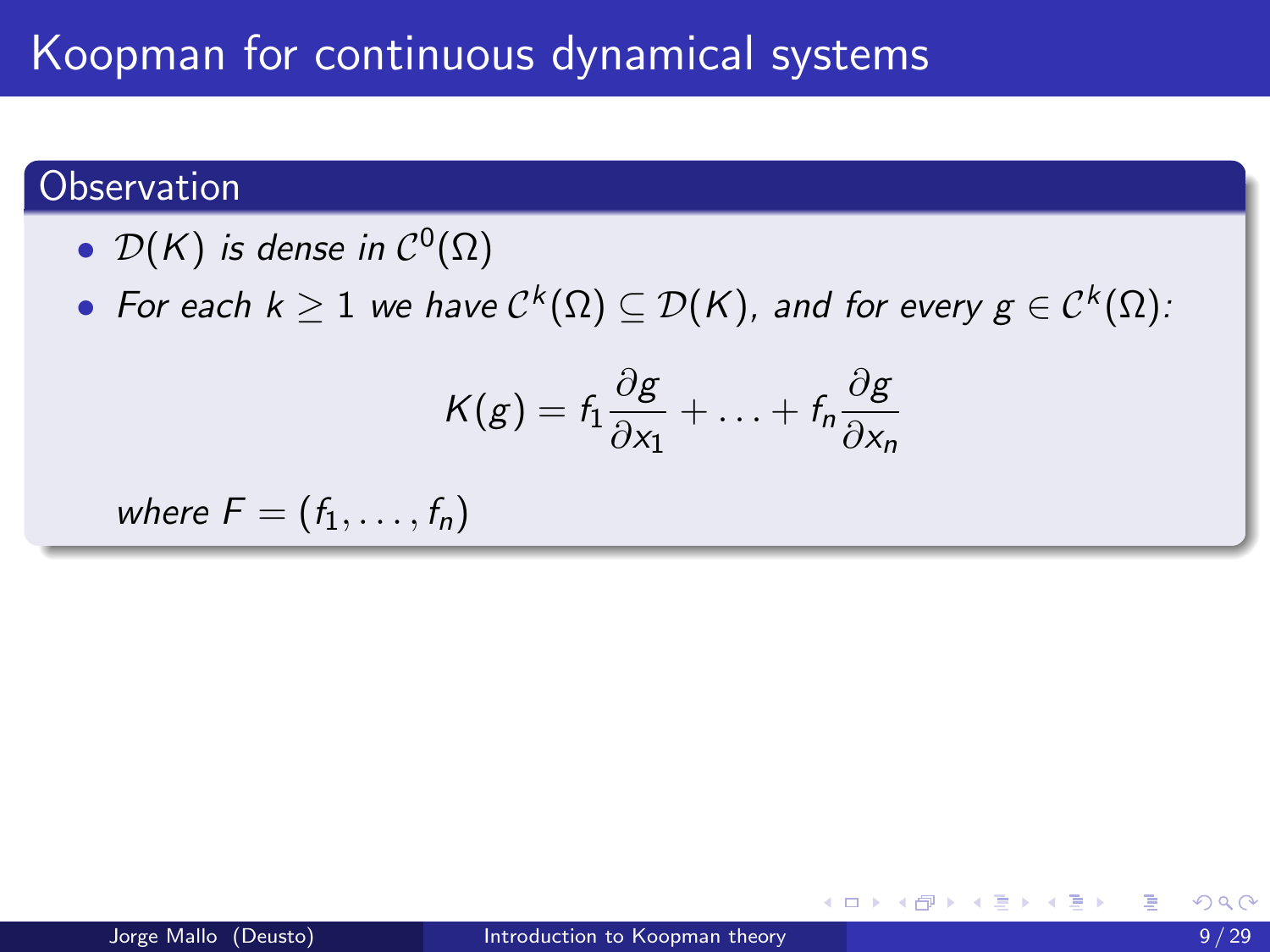#### **Observation**

- $\mathcal{D}(\mathsf{K})$  is dense in  $\mathcal{C}^0(\Omega)$
- $\bullet\,$  For each  $k\geq 1$  we have  $\mathcal{C}^k(\Omega)\subseteq \mathcal{D}(\mathcal{K})$ , and for every  $g\in \mathcal{C}^k(\Omega)$ :

$$
K(g) = f_1 \frac{\partial g}{\partial x_1} + \ldots + f_n \frac{\partial g}{\partial x_n}
$$

where 
$$
F = (f_1, \ldots, f_n)
$$

#### **Observation**

- For example, the energy of a Hamiltonian system is an eigenfunction of the Koopman operator  $(K(H) = 0)$
- In general, the eigenfunctions of the Koopman operator contain important information about the underlying dynamical system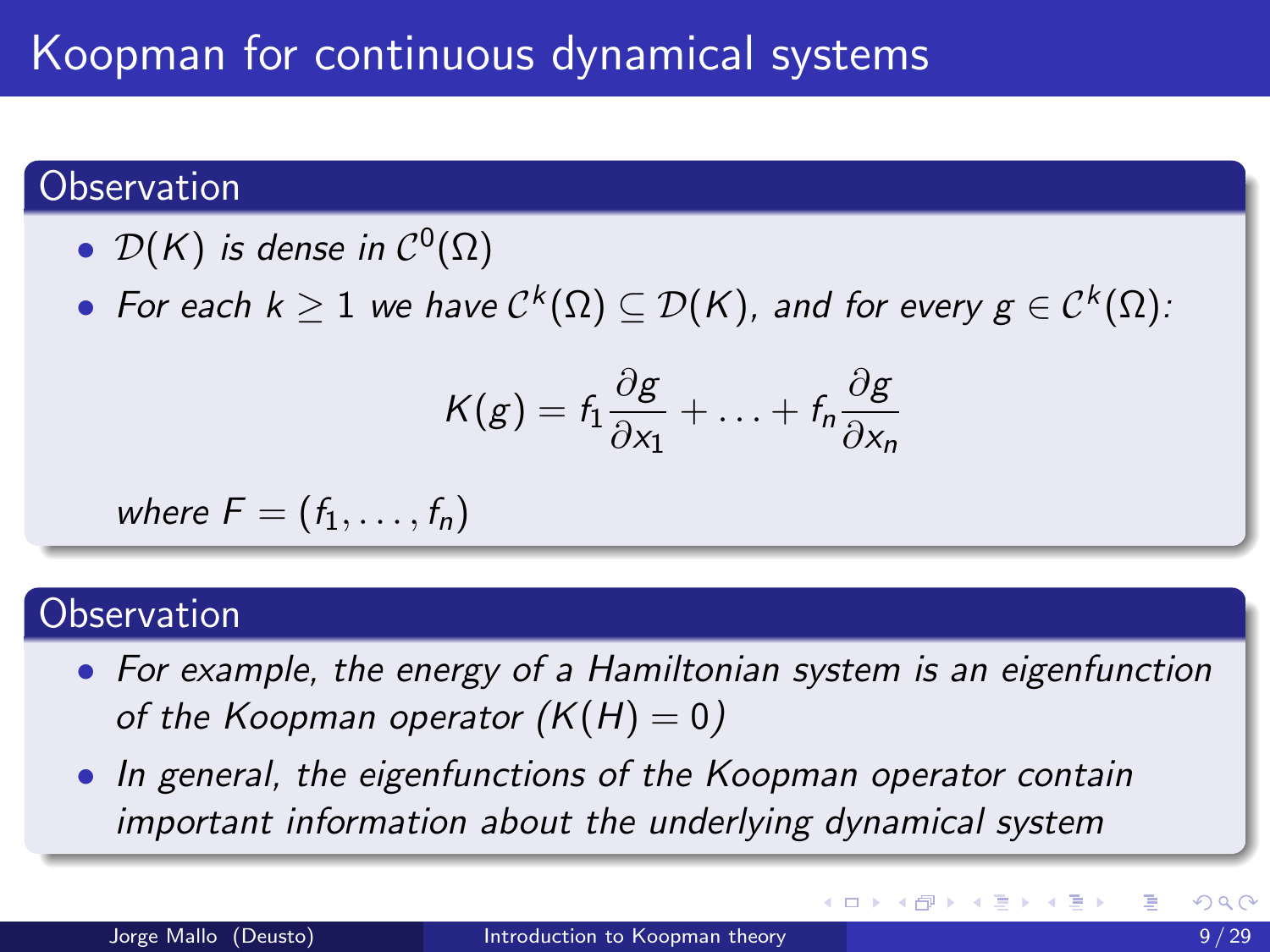## <span id="page-10-0"></span>**Contents**

#### [The Koopman operator](#page-2-0)

- [General idea](#page-3-0)
- [Koopman for discrete dynamical systems](#page-4-0)
- [Koopman for continuous dynamical systems](#page-6-0)

### [Example: optimal control](#page-10-0)

#### **[Perspectives](#page-16-0)**

- [Nonlinear optimal control](#page-17-0)
- **[Invariant subspaces of the Koopman operator](#page-20-0)**
- **[Stability](#page-24-0)**

## **[References](#page-27-0)**

4 0 8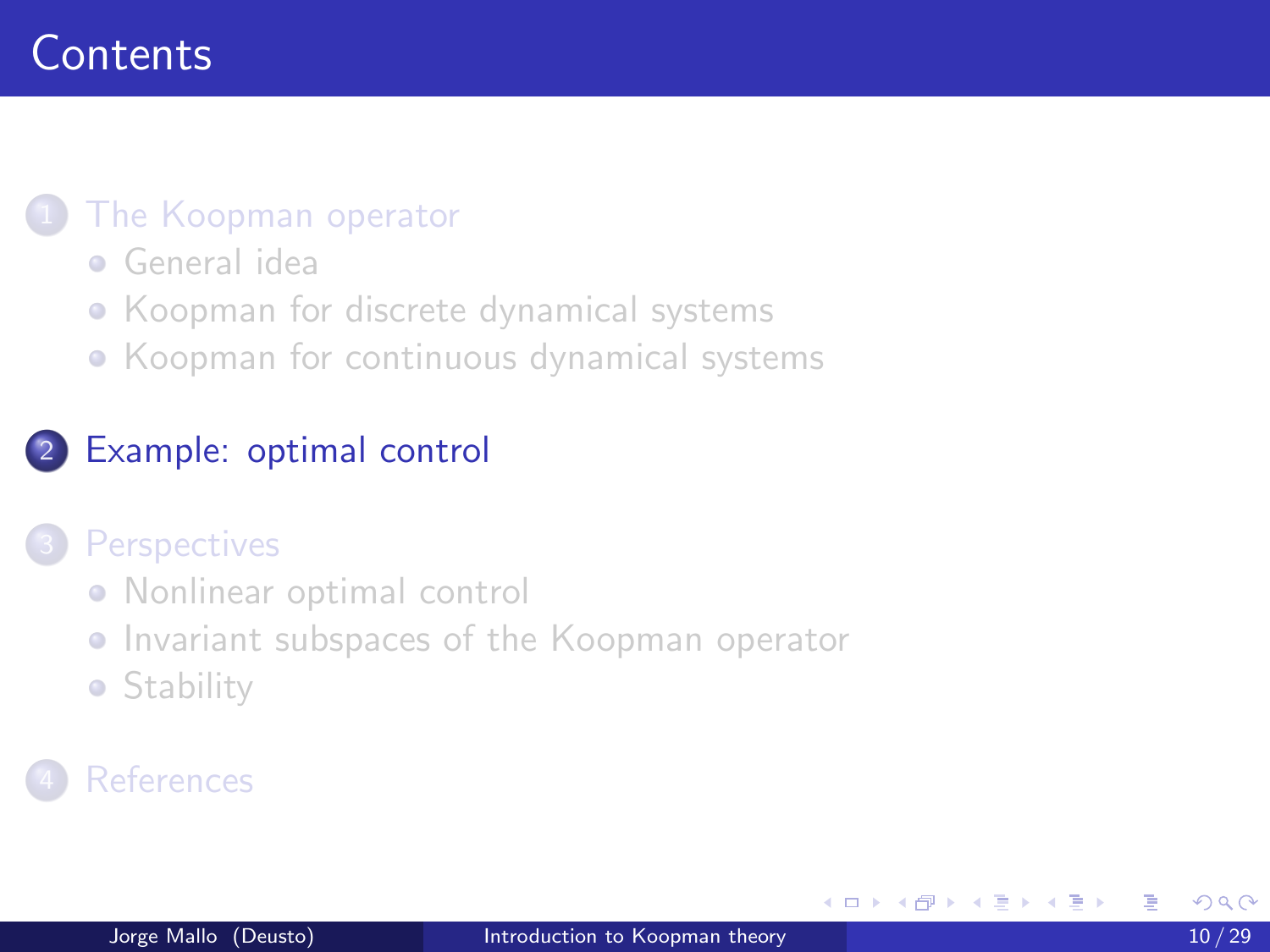Nonlinear system  $\dot{\mathbf{x}} = F(\mathbf{x})$  given by:

$$
\begin{cases}\n\dot{x}_1 &= \mu x_1 \\
\dot{x}_2 &= \lambda (x_2 - x_1^2)\n\end{cases}
$$
,  $\lambda$  and  $\mu$  parameters

• Koopman operator 
$$
K = \mu x_1 \frac{\partial}{\partial x_1} + \lambda (x_2 - x_1^2) \frac{\partial}{\partial x_2}
$$

• Observable  $g = x_1^2$ 

$$
K(x_1) = \mu x_1
$$
  
\n
$$
K(x_2) = \lambda (x_2 - g)
$$
  
\n
$$
K(g) = 2x_1 K(x_1) = 2\mu x_1^2 = 2\mu g
$$

•  $\langle x_1, x_2, g \rangle$  is an invariant subspace for K

造

**≮ロト ⊀母 ▶ ≮ ヨ ▶ ⊀ ヨ ▶**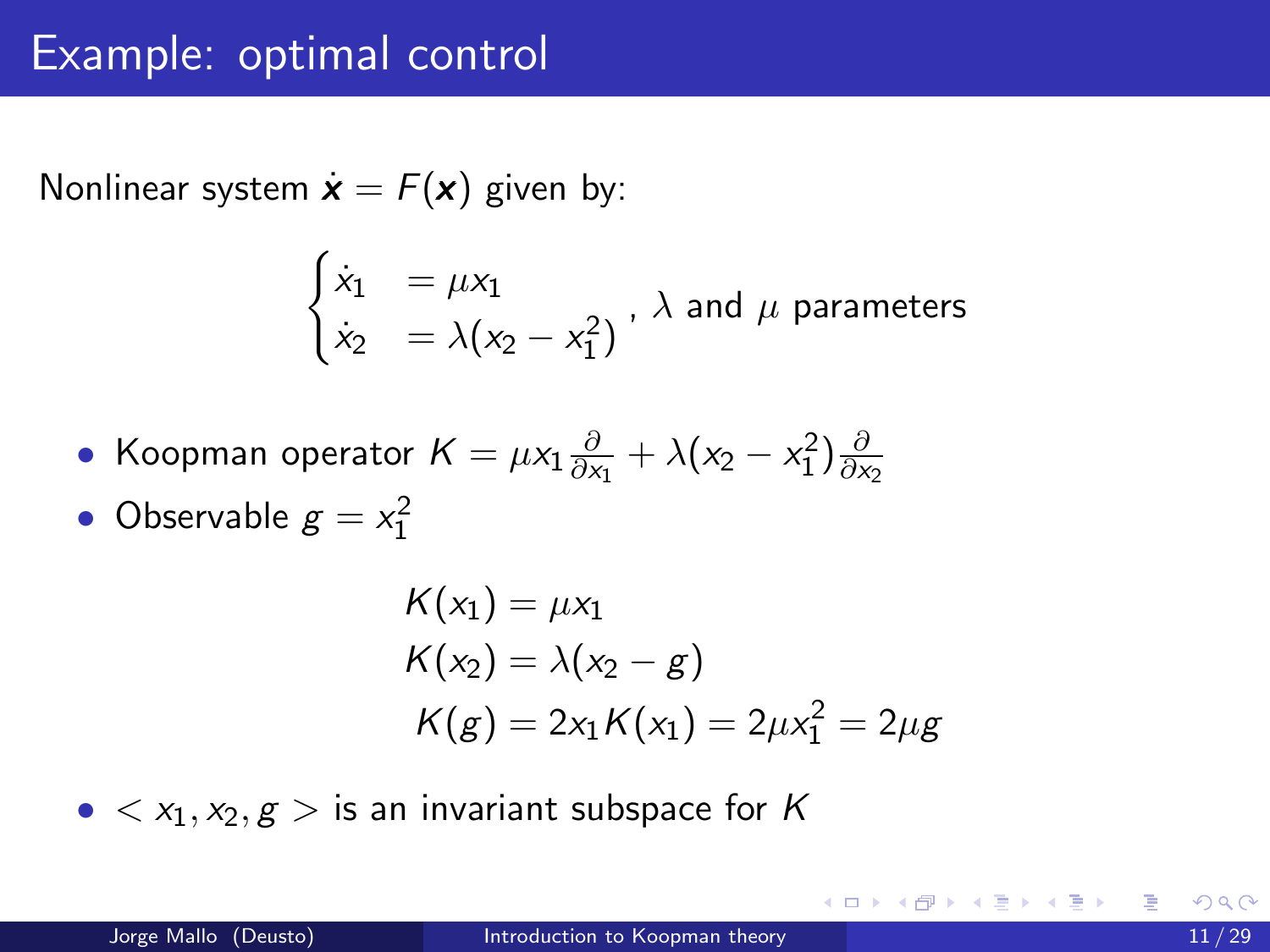Global linearization of the system  $\dot{\mathbf{x}} = F(\mathbf{x})$ 

$$
\left(\begin{array}{c} \dot{x_1} \\ \dot{x_2} \\ \dot{g} \end{array}\right) = \left(\begin{array}{ccc} \mu & 0 & 0 \\ 0 & \lambda & -\lambda \\ 0 & 0 & 2\mu \end{array}\right) \cdot \left(\begin{array}{c} x_1 \\ x_2 \\ g \end{array}\right)
$$

Idea: control the nonlinear system using this global linearization

4 0 F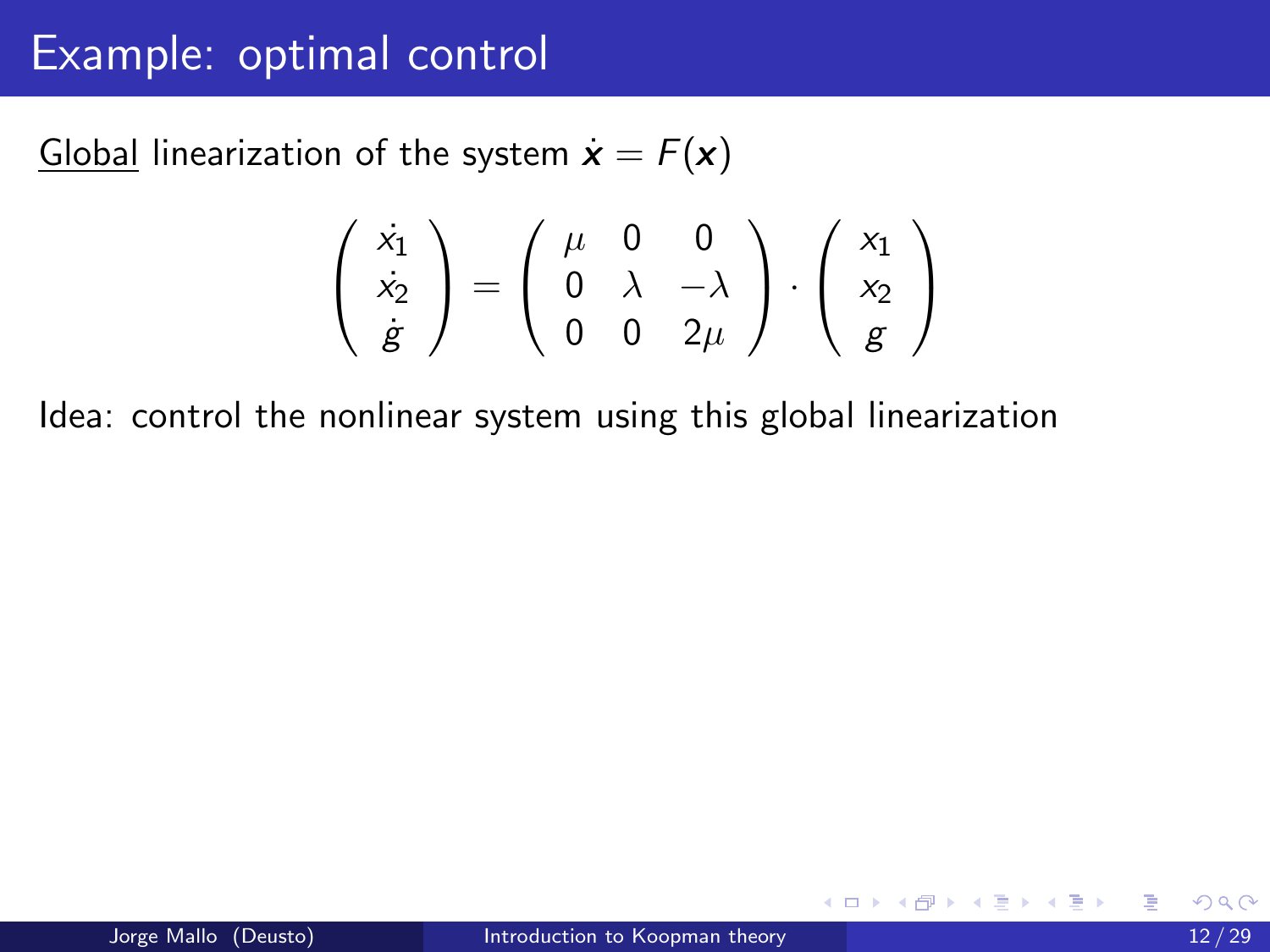Global linearization of the system  $\dot{\mathbf{x}} = F(\mathbf{x})$ 

$$
\left(\begin{array}{c} \dot{x_1} \\ \dot{x_2} \\ \dot{g} \end{array}\right) = \left(\begin{array}{ccc} \mu & 0 & 0 \\ 0 & \lambda & -\lambda \\ 0 & 0 & 2\mu \end{array}\right) \cdot \left(\begin{array}{c} x_1 \\ x_2 \\ g \end{array}\right)
$$

Idea: control the nonlinear system using this global linearization

$$
\begin{cases}\n\dot{x}_1 &= \mu x_1 \\
\dot{x}_2 &= \lambda (x_2 - x_1^2) + u\n\end{cases}
$$

Koopman linear control system:

$$
\left(\begin{array}{c} \dot{x}_1 \\ \dot{x}_2 \\ \dot{g} \end{array}\right) = \left(\begin{array}{ccc} \mu & 0 & 0 \\ 0 & \lambda & -\lambda \\ 0 & 0 & 2\mu \end{array}\right) \cdot \left(\begin{array}{c} x_1 \\ x_2 \\ g \end{array}\right) + \left(\begin{array}{c} 0 \\ 1 \\ 0 \end{array}\right) \cdot u
$$

4 D F

∢ 何 ▶ -∢ ヨ ▶ -∢ ヨ ▶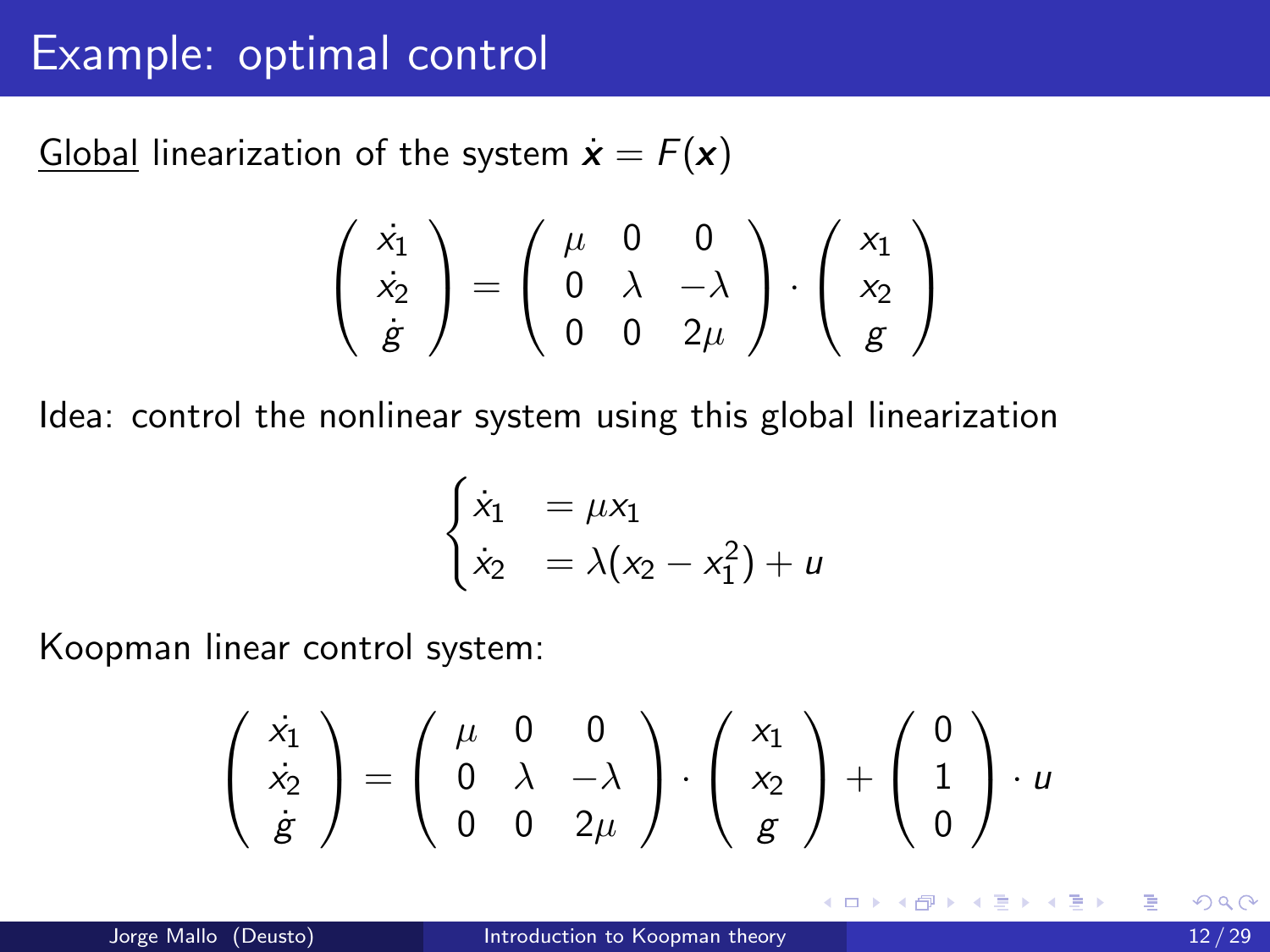Quadratic cost function:

$$
J[u] := \int_0^\infty \left( \langle \mathbf{x}(t), \mathbf{x}(t) \rangle + \langle u(t), u(t) \rangle \right) dt
$$

Optimal control:

$$
u(t) = -C \cdot \left(\begin{array}{c} x_1 \\ x_2 \\ g \end{array}\right)
$$

Optimal nonlinear controller:

$$
u(t) = -2.41x_2(t) + 1.49g(t) = -2.41x_2(t) + 1.49x_1(t)^2
$$

重

イロト イ押ト イヨト イヨト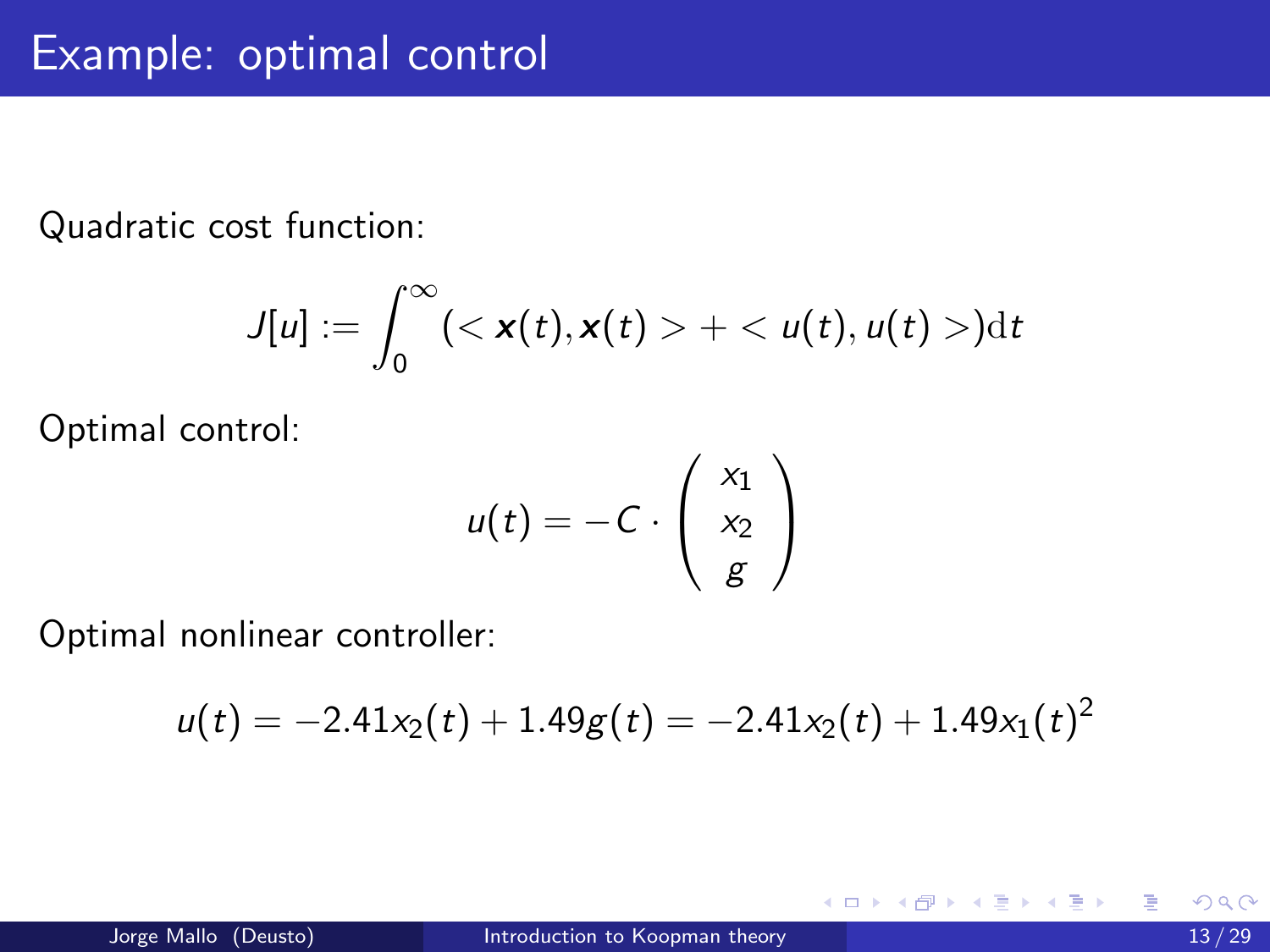<span id="page-15-0"></span>

(Image extracted from [\[1\]](#page-28-0))

4日下

É

∍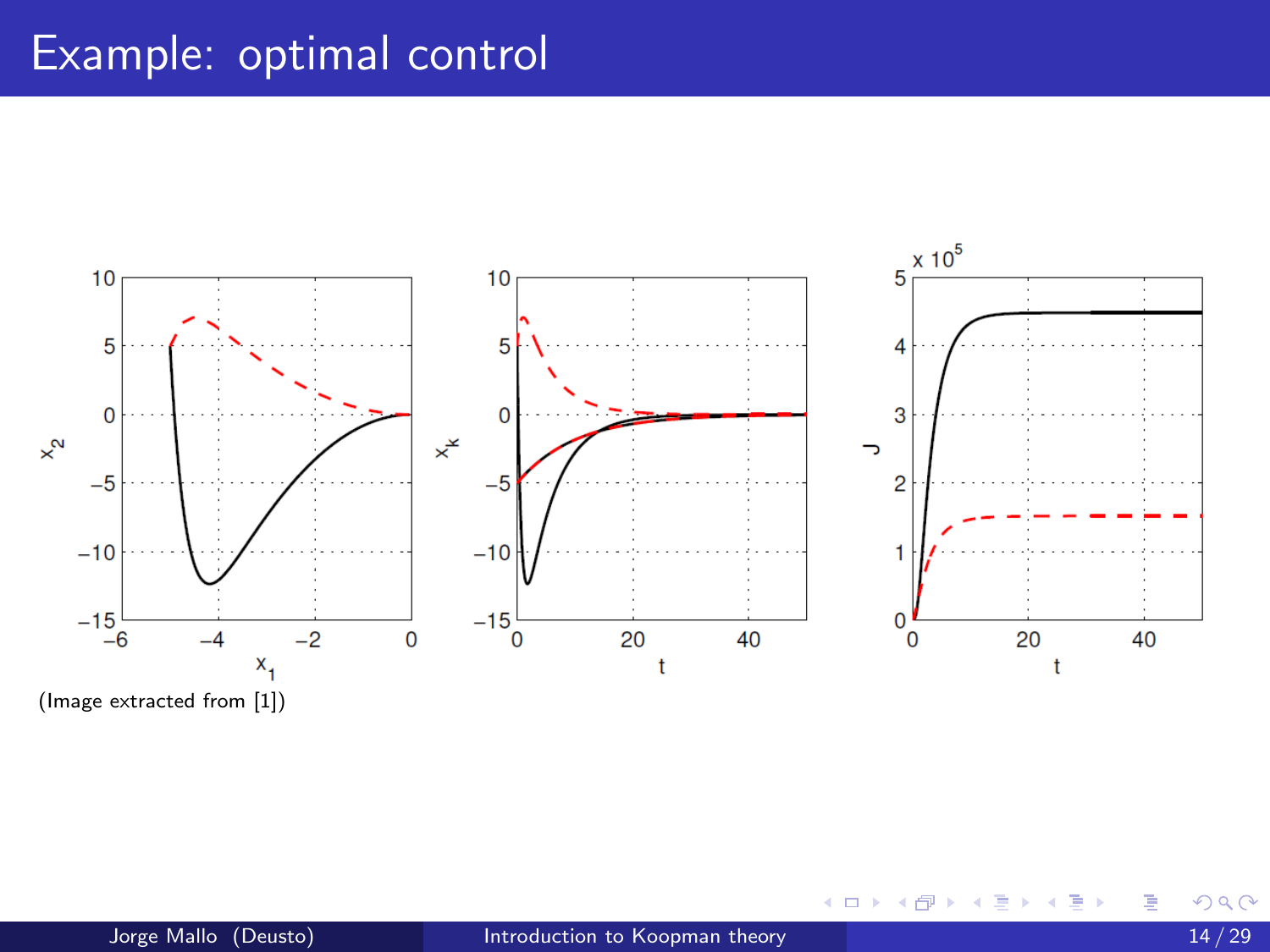## <span id="page-16-0"></span>**Contents**

#### [The Koopman operator](#page-2-0)

- [General idea](#page-3-0)
- [Koopman for discrete dynamical systems](#page-4-0)
- [Koopman for continuous dynamical systems](#page-6-0)

#### [Example: optimal control](#page-10-0)

#### **[Perspectives](#page-16-0)**

- [Nonlinear optimal control](#page-17-0)
- **[Invariant subspaces of the Koopman operator](#page-20-0)**
- **•** [Stability](#page-24-0)

#### **[References](#page-27-0)**

4 0 8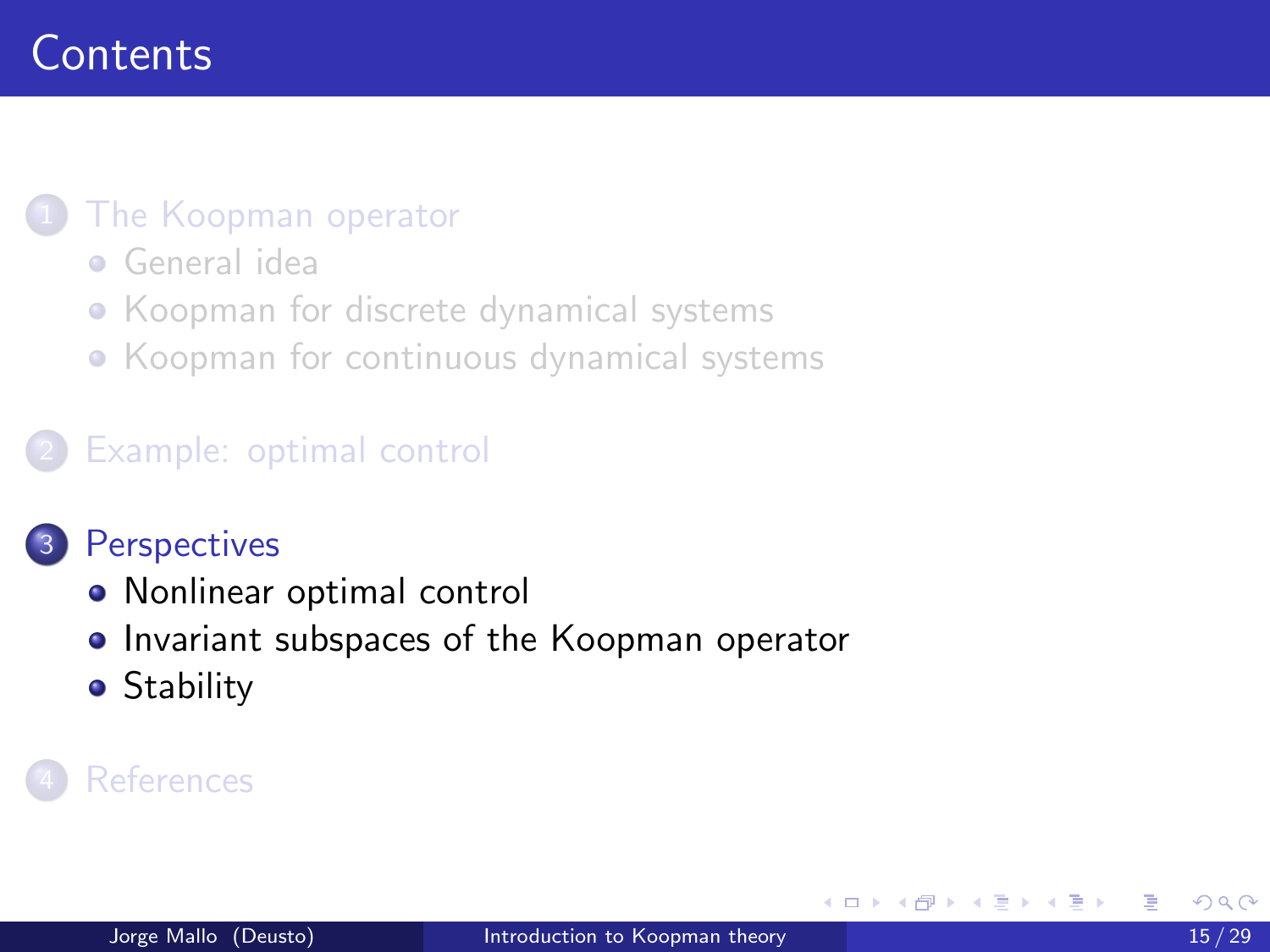<span id="page-17-0"></span>General idea:



4 D F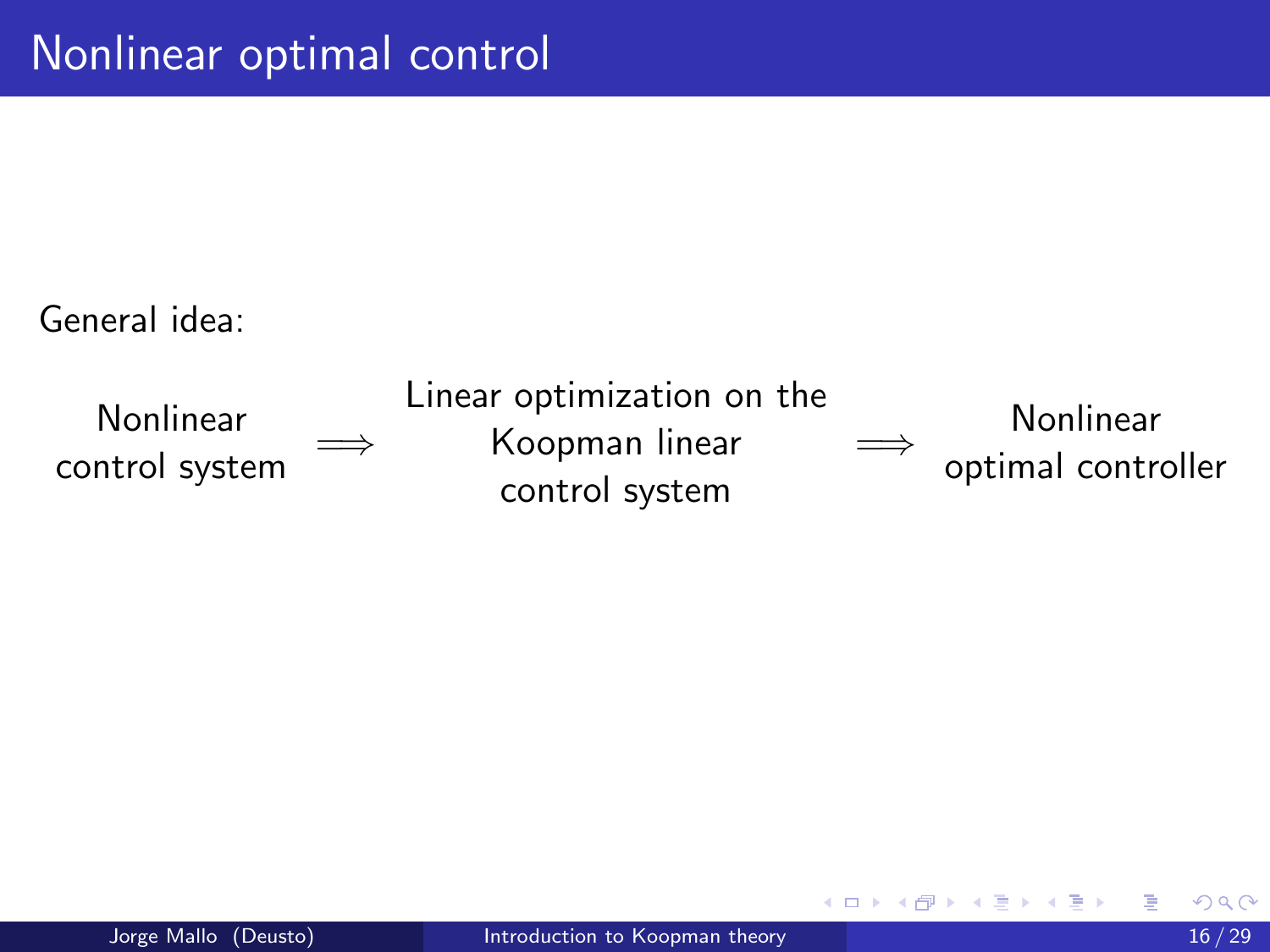General idea:



Problem: in general we can't find a closed finite-dimensional representation of a nonlinear system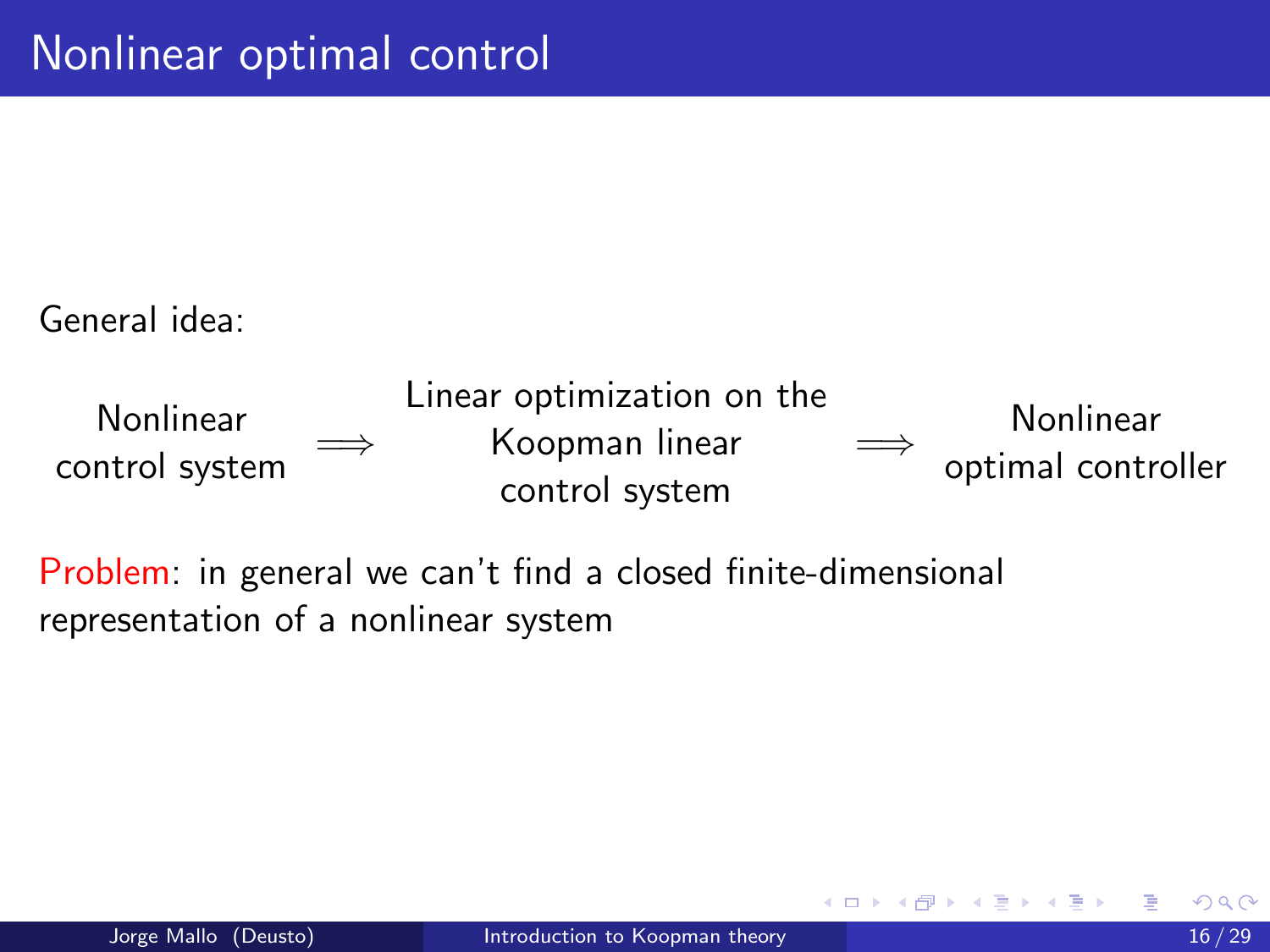## <span id="page-19-0"></span>Nonlinear optimal control

Example:

$$
\dot{x}=x^2
$$

Koopman operator  $K = x^2 \frac{\partial}{\partial x}$ 

$$
K(x) = x2
$$
  
\n
$$
K(x2) = 2x \cdot K(x) = 2x3
$$
  
\n
$$
K(x3) = 3x2 \cdot K(x) = 3x4
$$
  
\nAnd so on...

Restriction of K to  $\langle x, x^2, x^3, \dots \rangle$ 

$$
K = \left(\begin{array}{cccc} 0 & 0 & 0 & \dots \\ 1 & 0 & 0 & \dots \\ 0 & 2 & 0 & \dots \\ 0 & 0 & 3 & \dots \\ \vdots & \vdots & \vdots & \ddots \end{array}\right)
$$

э

イロト イ母 トイヨ トイヨト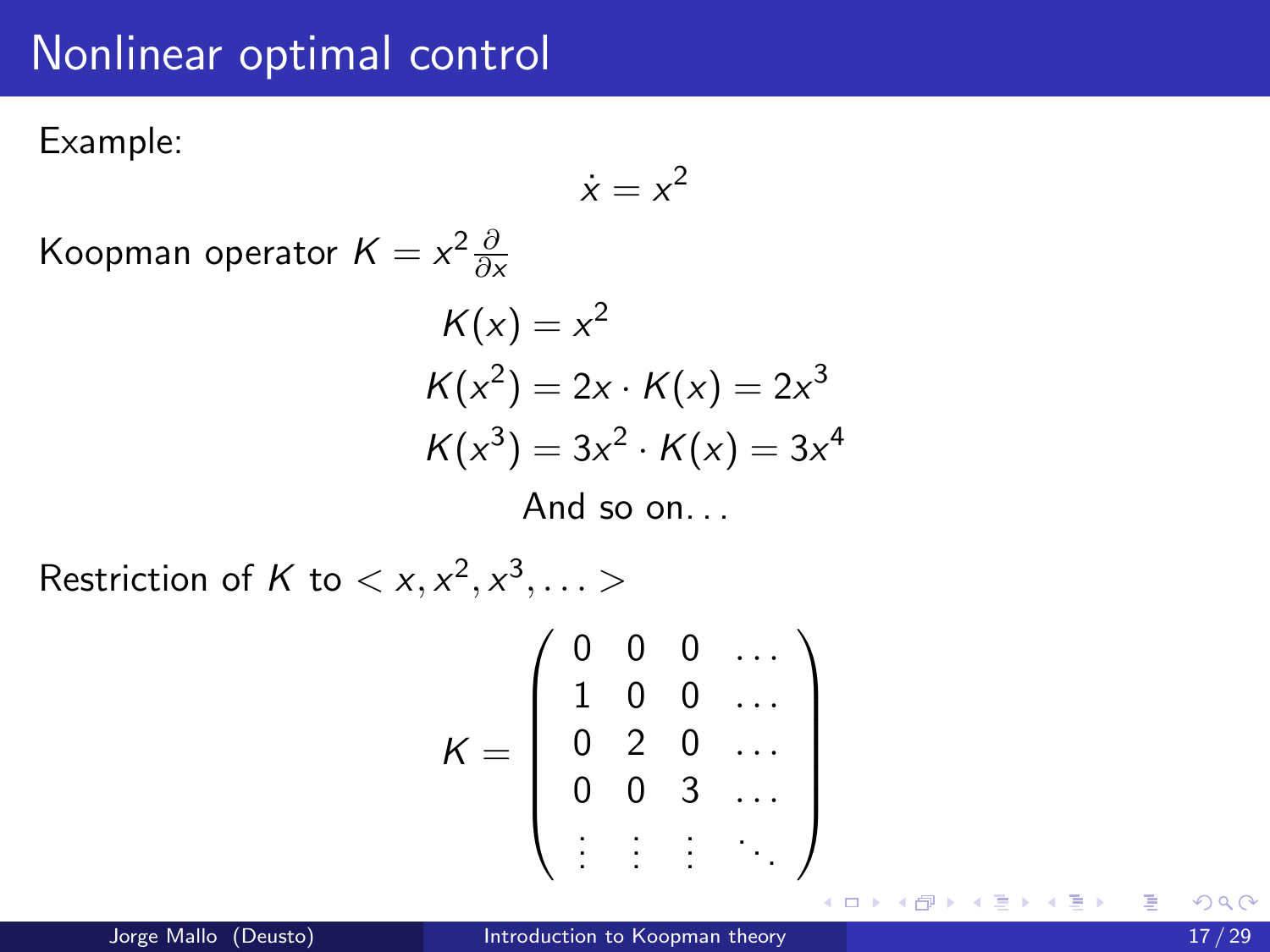<span id="page-20-0"></span>K Koopman operator associated to  $\dot{\mathbf{x}} = F(\mathbf{x})$  and  $F = (f_1, \ldots, f_n)$ 

Finite-dimensional invariant subspaces of the Koopman operator  $=$ 

Finite-dimensional representations of the Koopman operator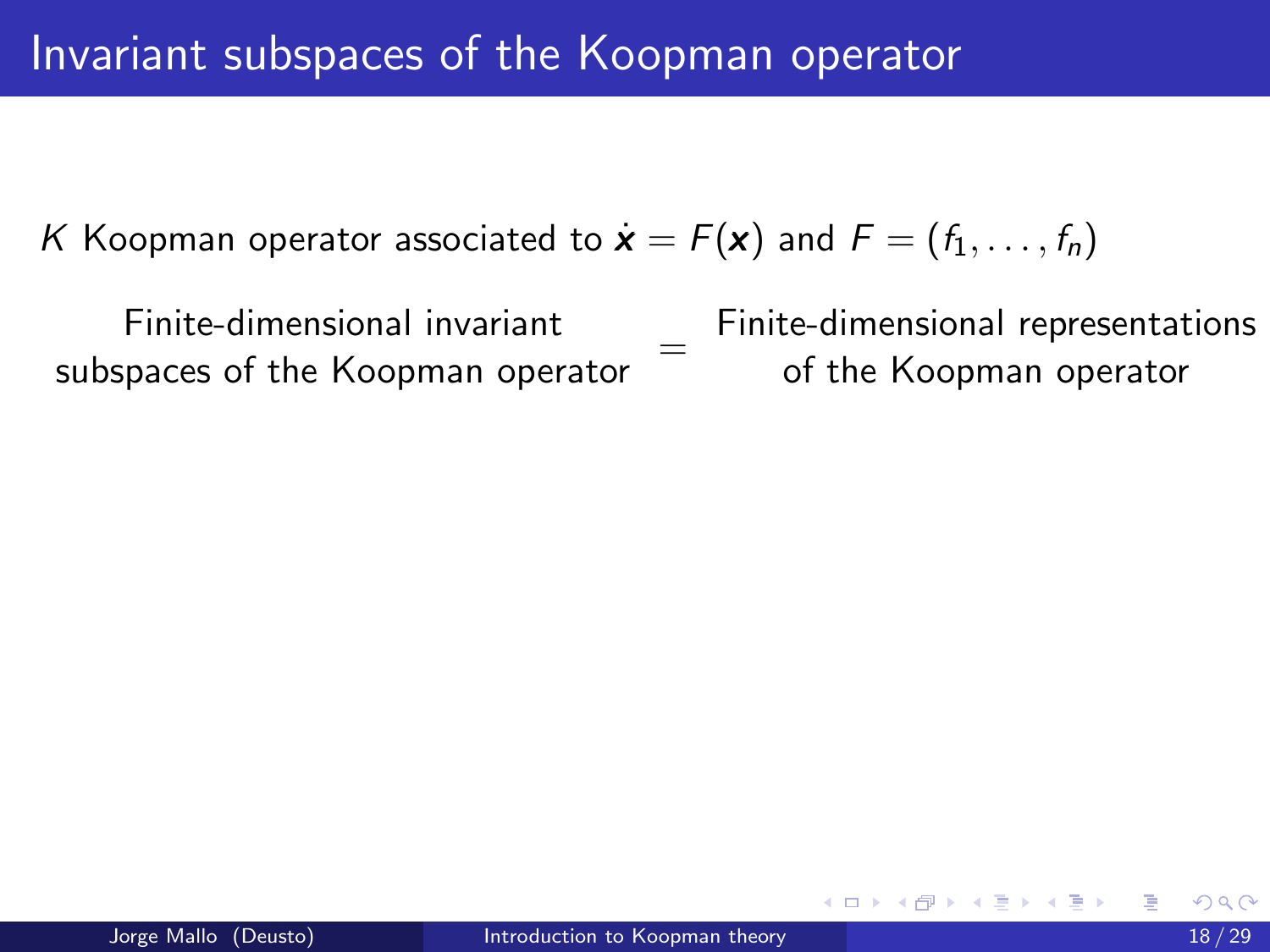<span id="page-21-0"></span>K Koopman operator associated to  $\dot{\mathbf{x}} = F(\mathbf{x})$  and  $F = (f_1, \ldots, f_n)$ 

Finite-dimensional invariant subspaces of the Koopman operator  $=$ Finite-dimensional representations of the Koopman operator

- A natural candidate: eigenfunctions of  $K$
- Eigenfunction equation for smooth  $\varphi$ :

$$
K(\varphi) = \lambda \cdot \varphi \Leftrightarrow \sum_{i=1}^{n} f_i \cdot \frac{\partial \varphi}{\partial x_i} = \lambda \cdot \varphi
$$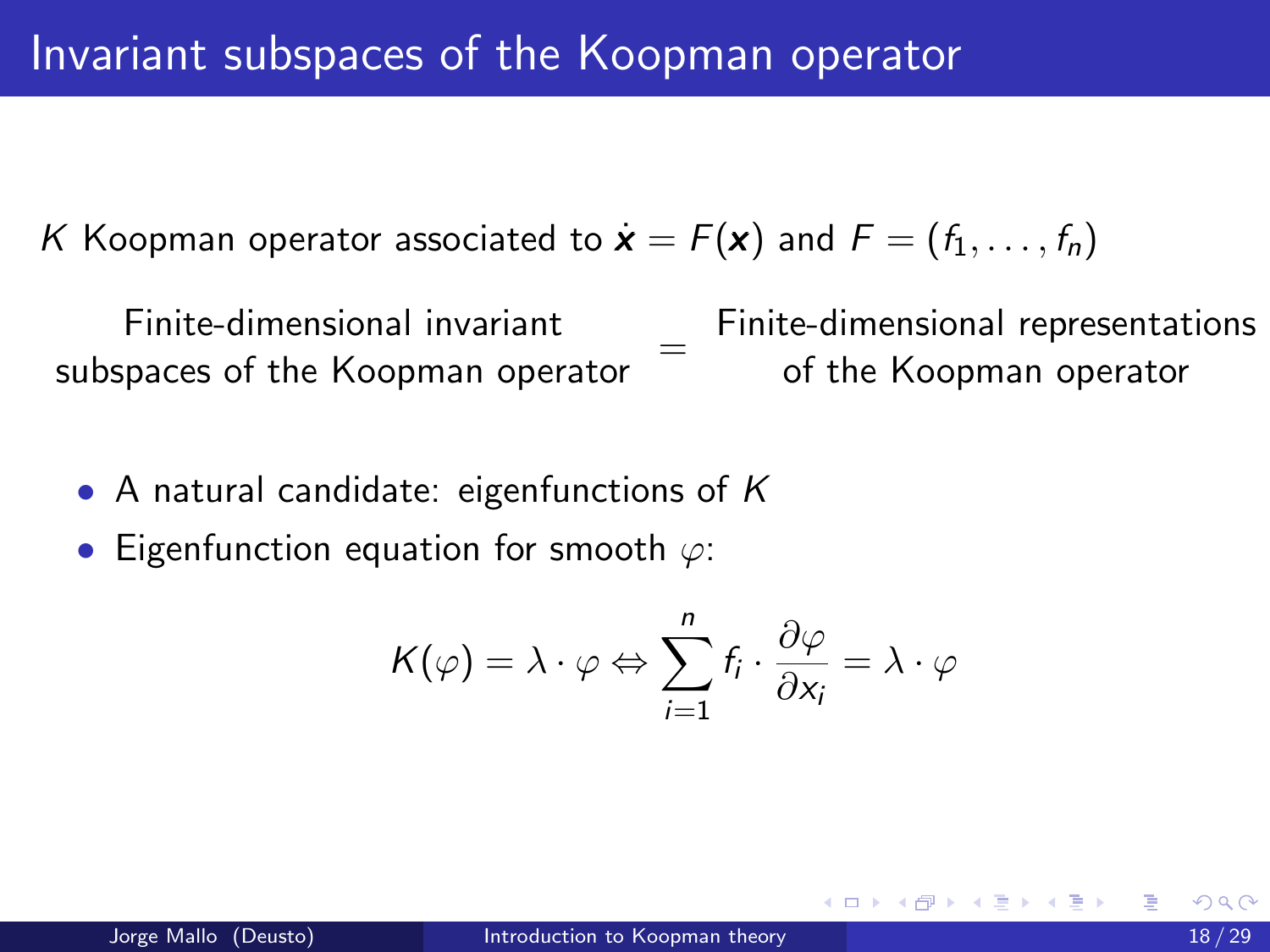## <span id="page-22-0"></span>Invariant subspaces of the Koopman operator

The Dynamic Mode Decomposition (DMD) algorithm:

- Collect samples of the system's state  $\mathbf{x}(t_1), \ldots, \mathbf{x}(t_N)$
- $A =$  best-fit linear operator such that

 $\mathbf{x}(t_{i+1}) = A\mathbf{x}(t_i)$  for every  $i = 1, \ldots, N$ 

- The DMD algorithm computes the eigenvalues and eigenvectors of A without explicitly computing A
- A can be seen as a finite-dimensional linear approximation of the Koopman operator, so its eigendecomposition will provide approximations of Koopman-invariant subspaces
- The DMD algorithm can be extended (eDMD) by considering a dictionary of nonlinear observations of the state samples  $g(\mathbf{x}(t_i))$  and asking that  $g(\mathbf{x}(t_{i+1})) = Ag(\mathbf{x}(t_i))$  for every  $i = 1, ..., N$
- For a dictionary of  $L^2$ -linearly independent orthogonal observables, the matrix A in the eDMD algorithm alway[s c](#page-21-0)[on](#page-23-0)[v](#page-21-0)[erg](#page-22-0)[e](#page-23-0)[s](#page-19-0)[t](#page-23-0)[o](#page-24-0)  $K$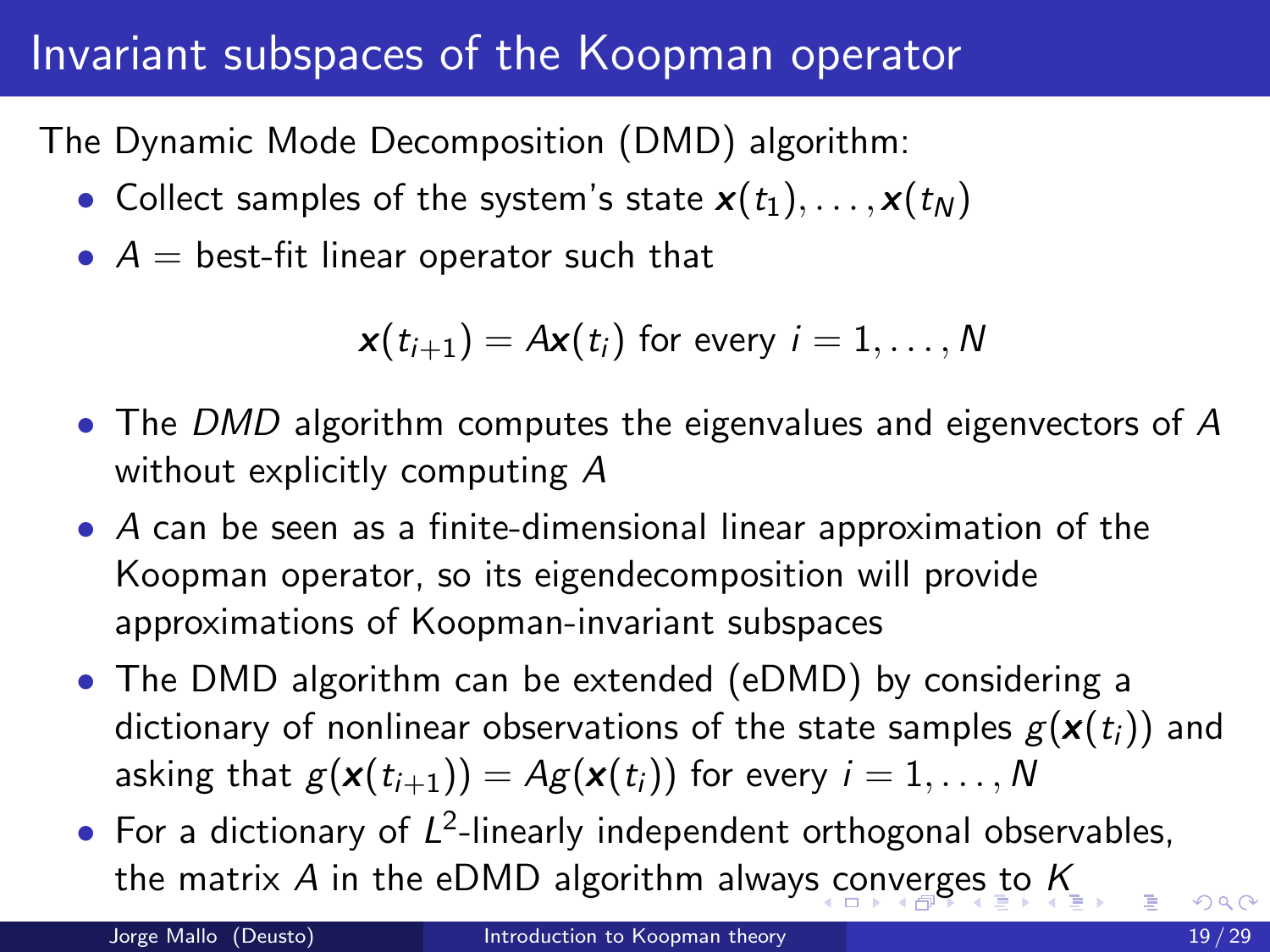- <span id="page-23-0"></span>• Novel algorithms to compute eigenfunctions? (Statistical learning)
- Theoretical properties of Koopman eigenfunctions? ( $\lambda = 0$  are conservation laws)
- Extensions of the DMD algorithm?
- Optimal choice of dictionaries in eDMD?
- Reduced Order Modelling via DMD?
- DMD for systems with continuous spectrum?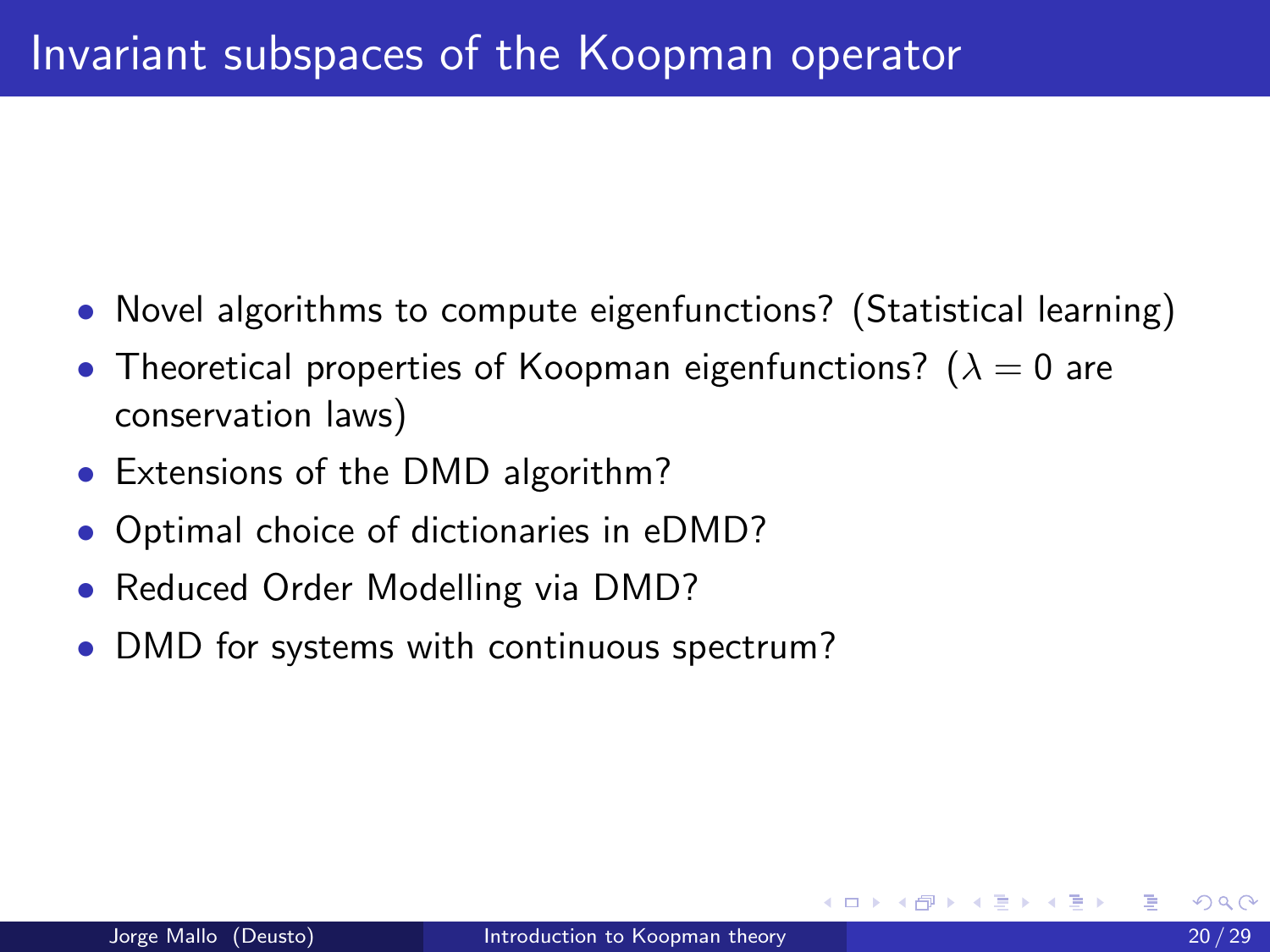<span id="page-24-0"></span>K Koopman operator associated to  $\dot{\mathbf{x}} = F(\mathbf{x})$ Eigenfunctions of  $K$  provide eigenfunctions of  $K_t$ :

$$
\mathcal{K}(\varphi)=\lambda\varphi \Leftrightarrow \mathcal{K}_t\varphi=e^{\lambda t}\varphi \,\,\text{for every}\,\,t\geq 0
$$

## Proposition

If  $\varphi\in\mathcal{C}^0(\Omega)$  satisfies

$$
K(\varphi) = \lambda \cdot \varphi \text{ with } \text{Re}(\lambda) < 0
$$

then  $\{x \in \Omega : \varphi(x) = 0\}$  is a global attractor of  $\dot{x} = F(x)$ 

4 0 F

- ④ → ④ ∃ → ④ ∃ → →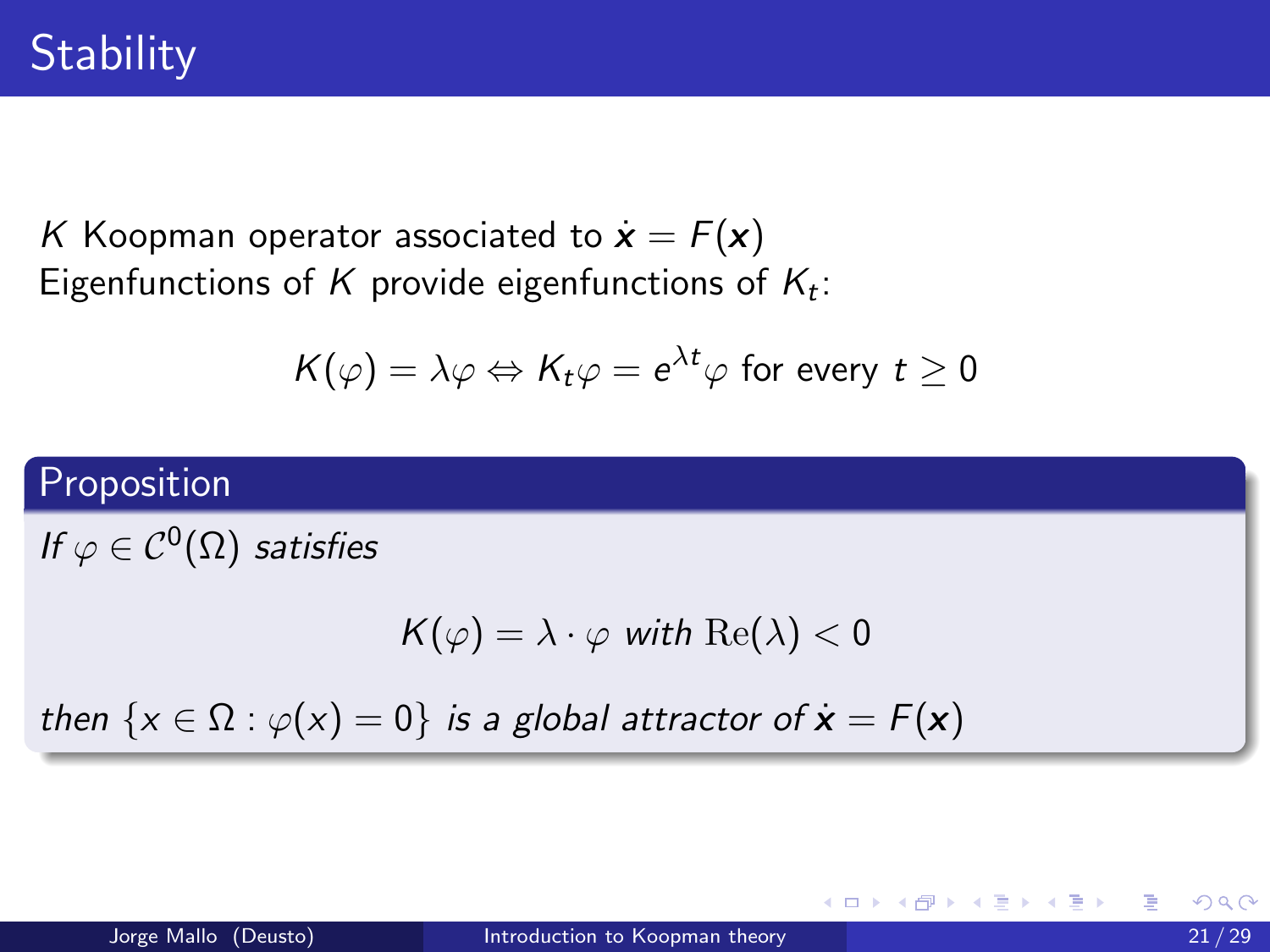- Novel results relating stability of dynamical systems and the Koopman framework?
- Numerical methods taking advantage of these results?
- Relation with Lyapunov functions?

4 D F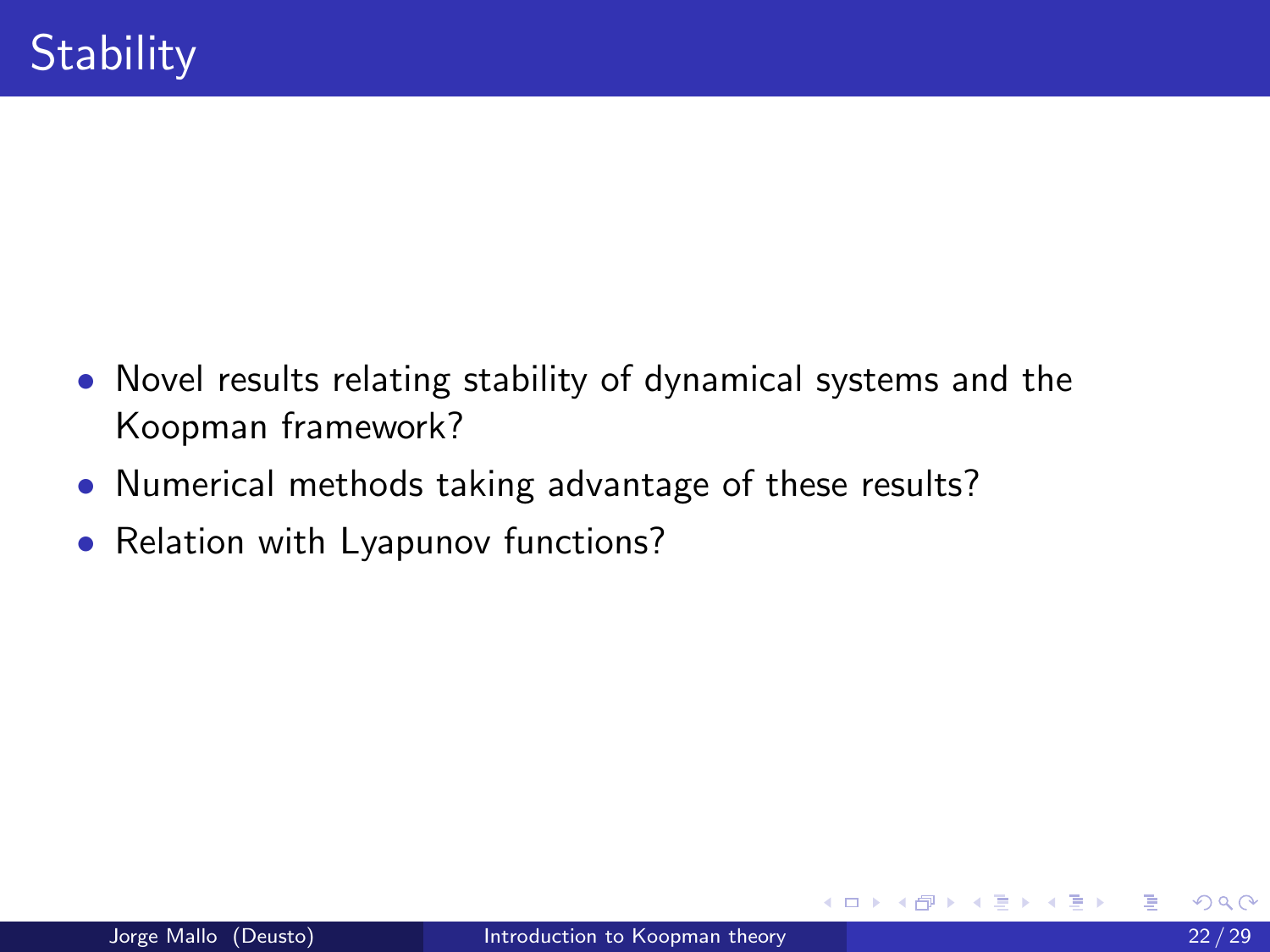# Thank you for your attention!

**K ロ ▶ K 何 ▶** 

э メイラメ ∍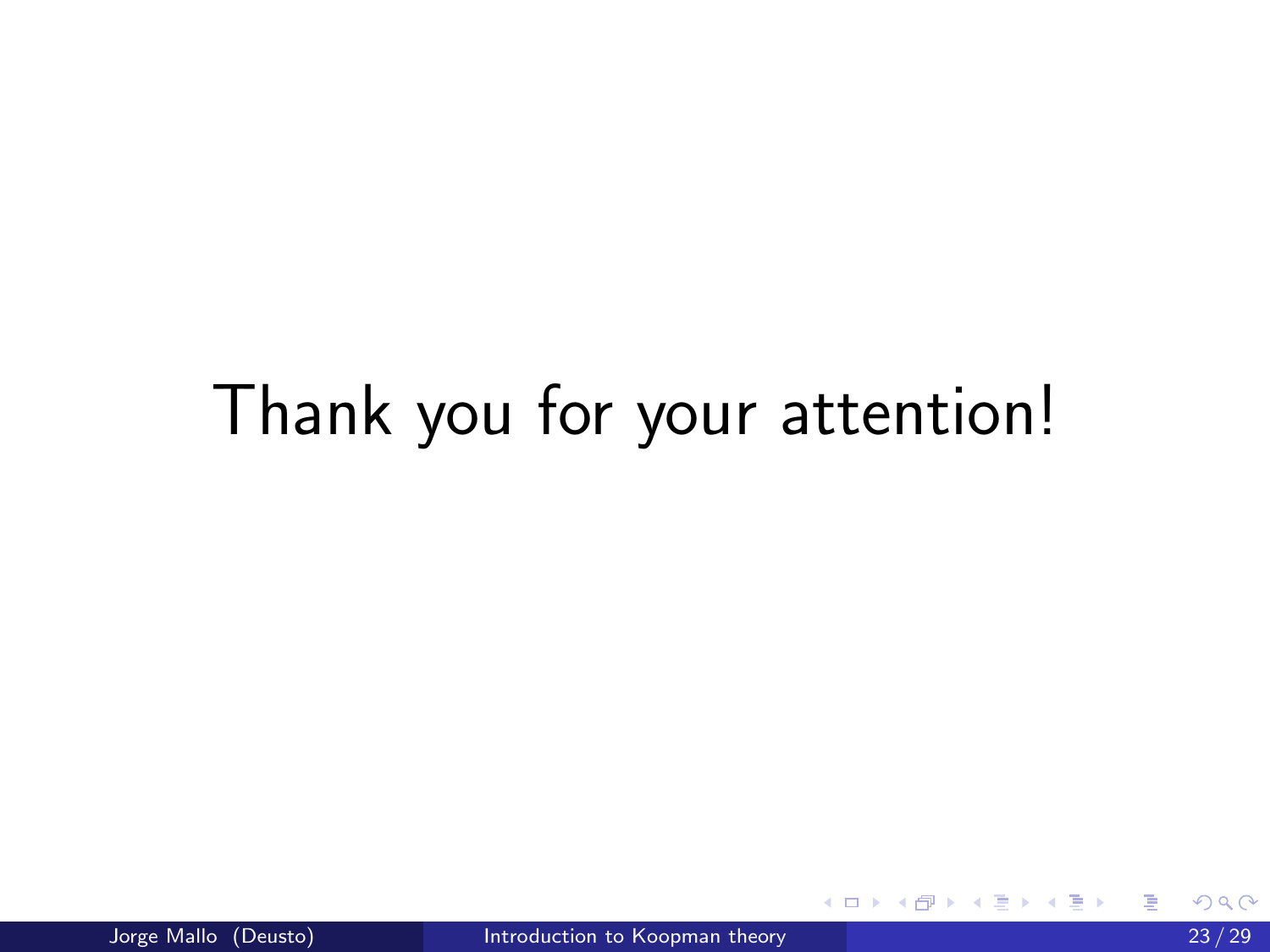## <span id="page-27-0"></span>**Contents**

#### [The Koopman operator](#page-2-0)

- [General idea](#page-3-0)
- [Koopman for discrete dynamical systems](#page-4-0)
- [Koopman for continuous dynamical systems](#page-6-0)

#### [Example: optimal control](#page-10-0)

#### **[Perspectives](#page-16-0)**

- [Nonlinear optimal control](#page-17-0)
- **[Invariant subspaces of the Koopman operator](#page-20-0)**
- **[Stability](#page-24-0)**

## **[References](#page-27-0)**

4 0 8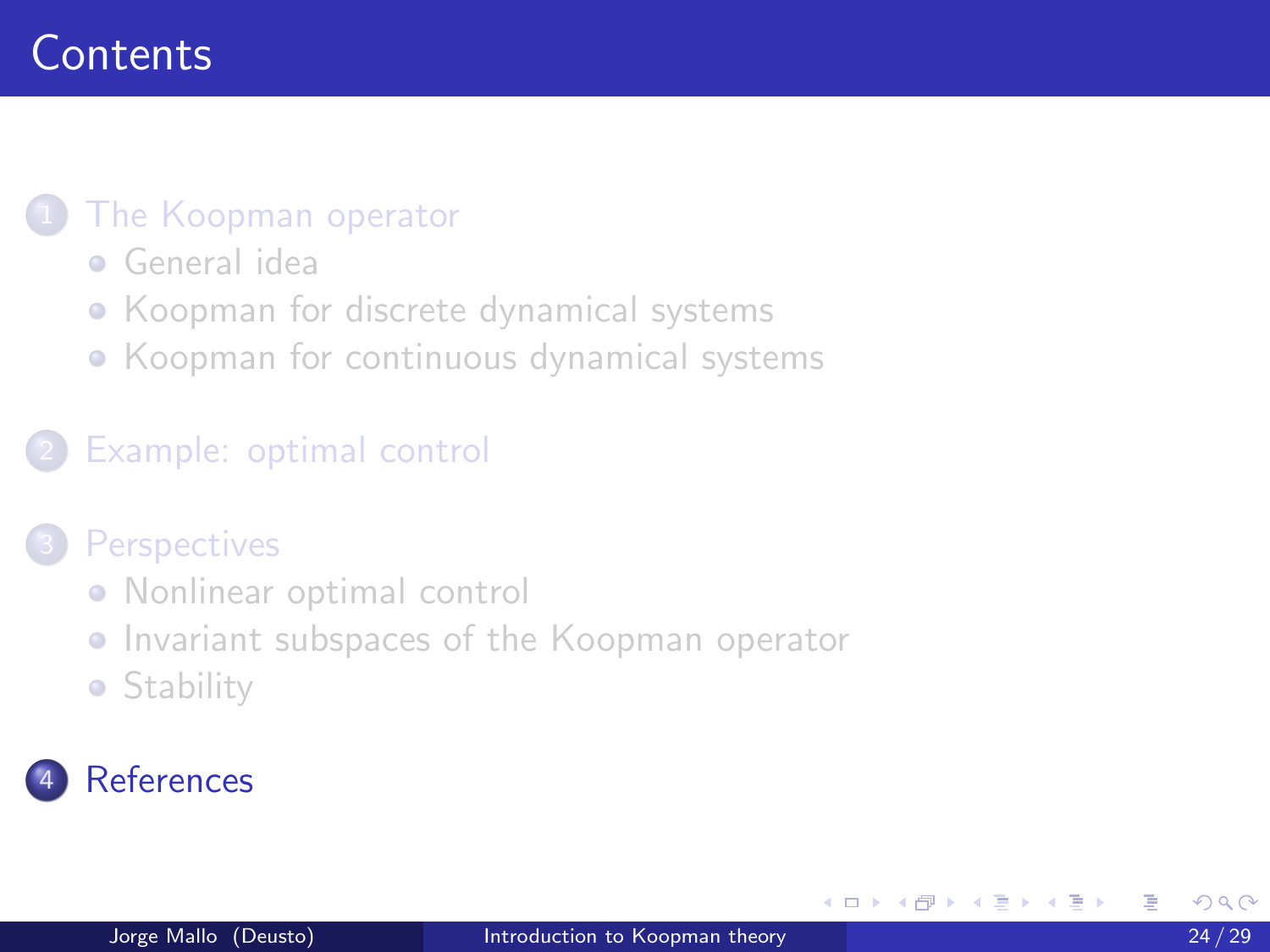<span id="page-28-0"></span>BRUNTON, S. L., BRUNTON, B. W., PROCTOR, J. L., AND Kutz, J. N.

Koopman invariant subspaces and finite linear representations of nonlinear dynamical systems for control.

PloS one 11, 2 (2016), e0150171.

In this article was presented the construction of a non-linear optimal controller using the Koopman framework given in this talk.

Eisner, T., Farkas, B., Haase, M., and Nagel, R. Operator theoretic aspects of ergodic theory, vol. 272. Springer, 2015. This book contains a rigorous exposition of the Koopman framework and its relation with Ergodic Theory.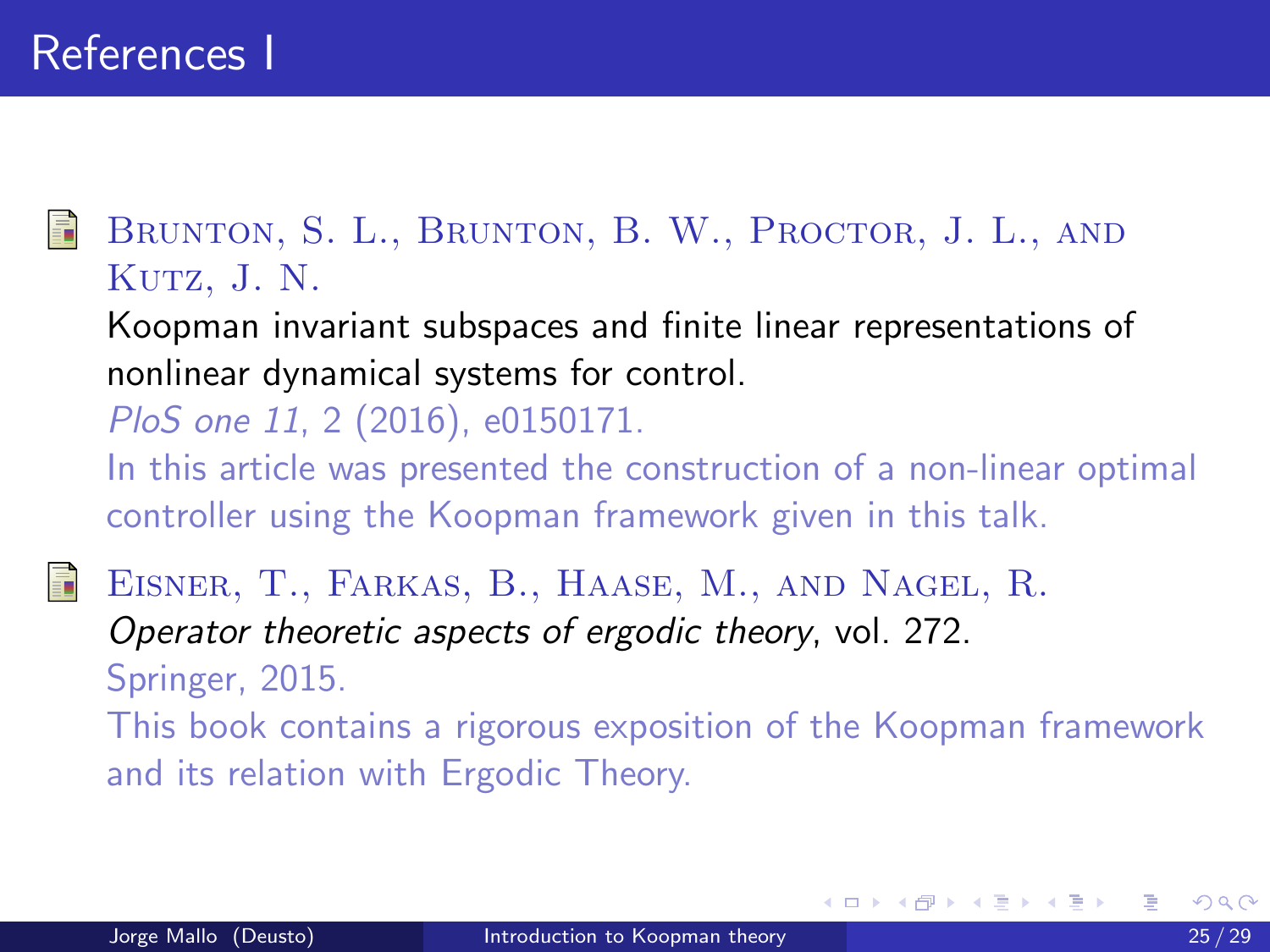## References II



## Koopman, B. O.

Hamiltonian systems and transformation in hilbert space.

Proceedings of the National Academy of Sciences of the United States of America 17, 5 (1931), 315.

This is the original article in which Koopman introduced the operator that now bears his name.

## KORDA, M., AND MEZIĆ, I.

On convergence of extended dynamic mode decomposition to the koopman operator.

Journal of Nonlinear Science 28, 2 (2018), 687-710. In this article the convergence of the eDMD algorithm with a dictionary of linearly independendent orthogonal square-integrable functions is proved.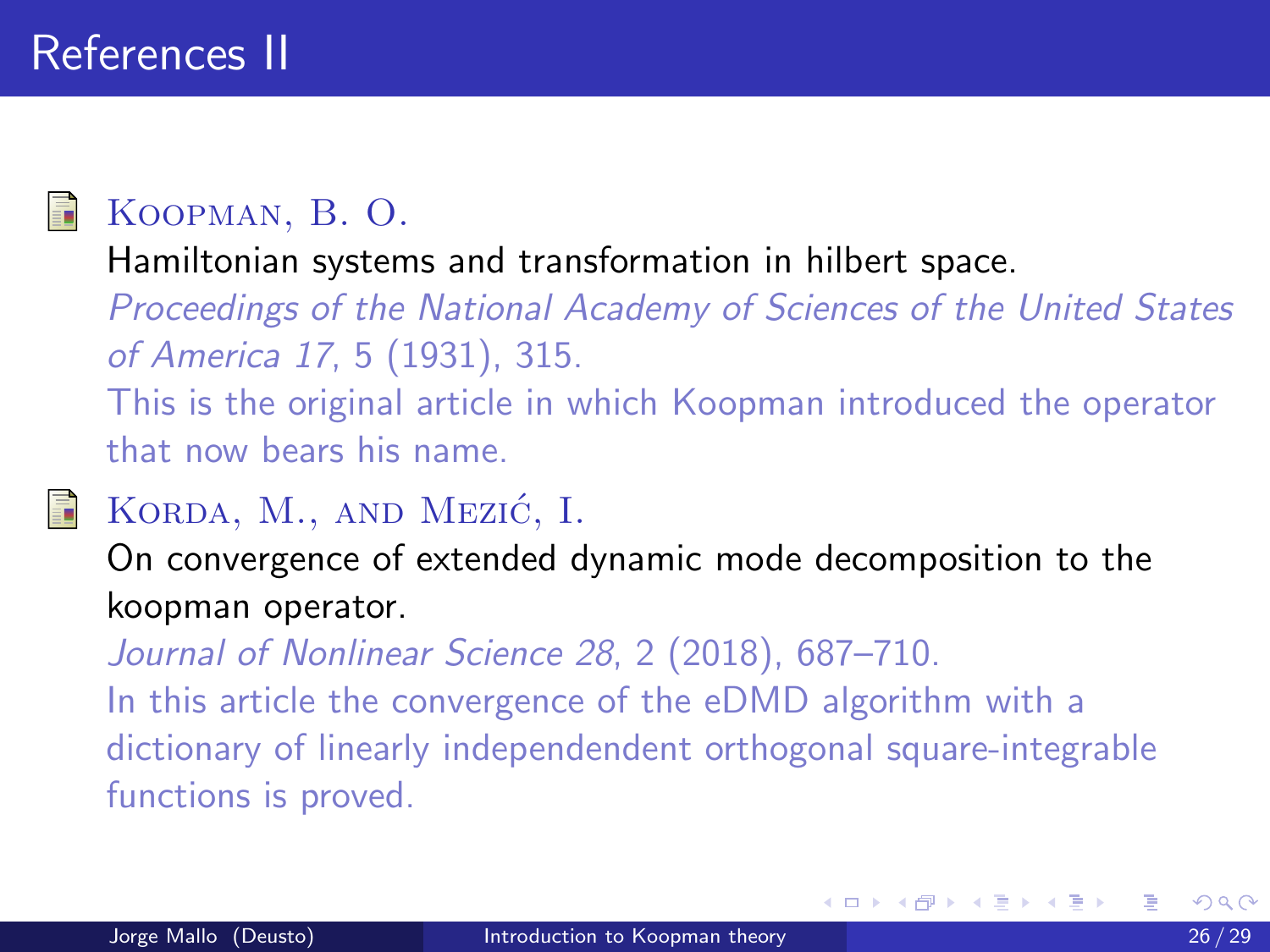## MAUROY, A., AND MEZIĆ, I.

Global stability analysis using the eigenfunctions of the koopman operator.

IEEE Transactions on Automatic Control 61, 11 (2016), 3356–3369. In this article some general results relating stability of dynamical systems and the Koopman framework are proved.

ROWLEY, C. W., MEZIĆ, I., BAGHERI, S., SCHLATTER, P., AND Henningson, D. S.

Spectral analysis of nonlinear flows.

Journal of fluid mechanics 641 (2009), 115–127.

This article first related Dynamic Mode Decomposition with the Koopman framework, in a fluid mechanics context.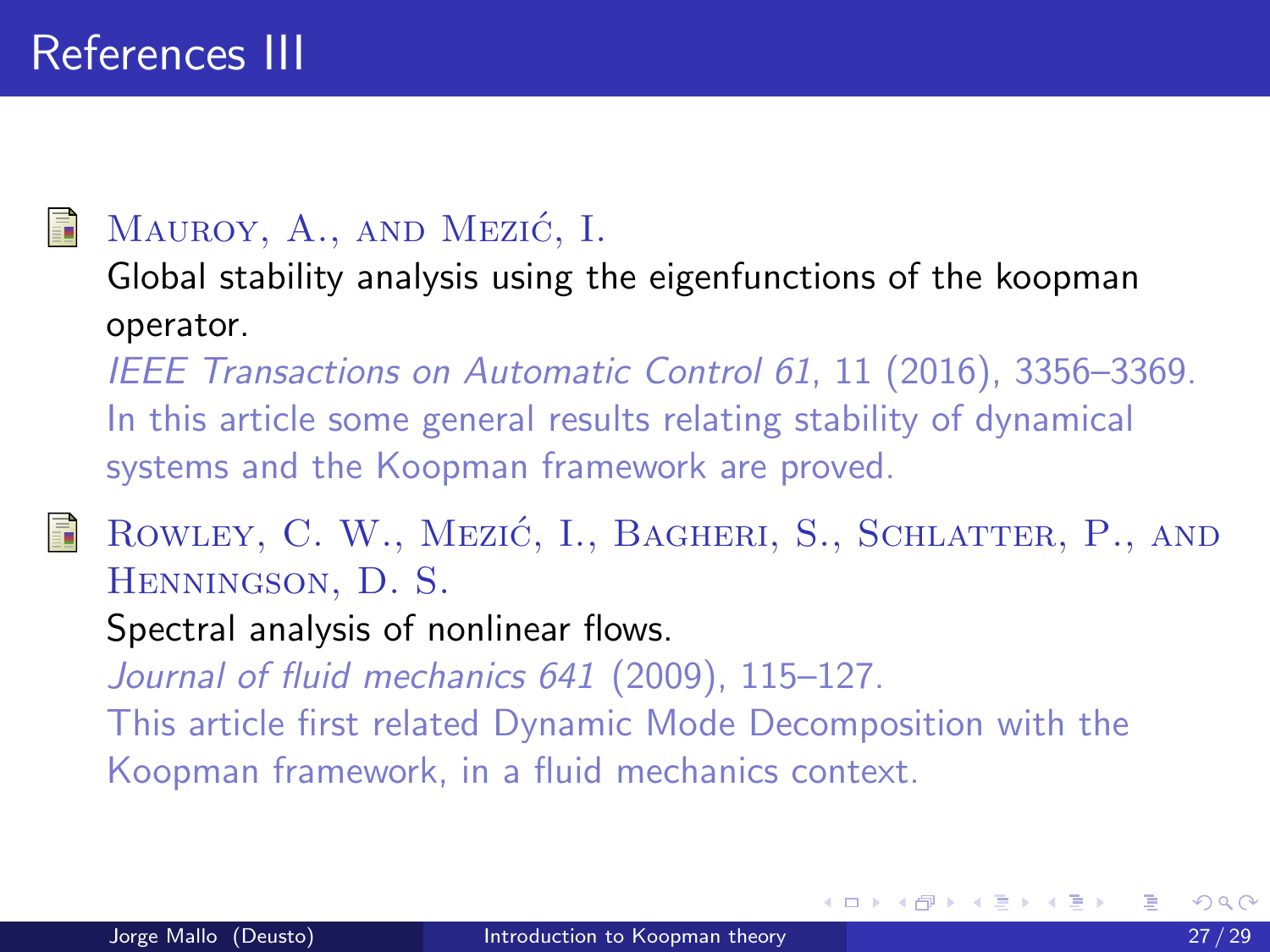

晶

## SCHMID, P. J.

Dynamic mode decomposition of numerical and experimental data. Journal of fluid mechanics 656 (2010), 5–28.

In this article the Dynamic Mode Decomposition algorithm was first introduced.

## SUSUKI, Y., AND MEZIĆ, I.

Nonlinear koopman modes and power system stability assessment without models.

IEEE Transactions on Power Systems 29, 2 (2013), 899–907.

This article applies the Koopman framework to study power system stability.